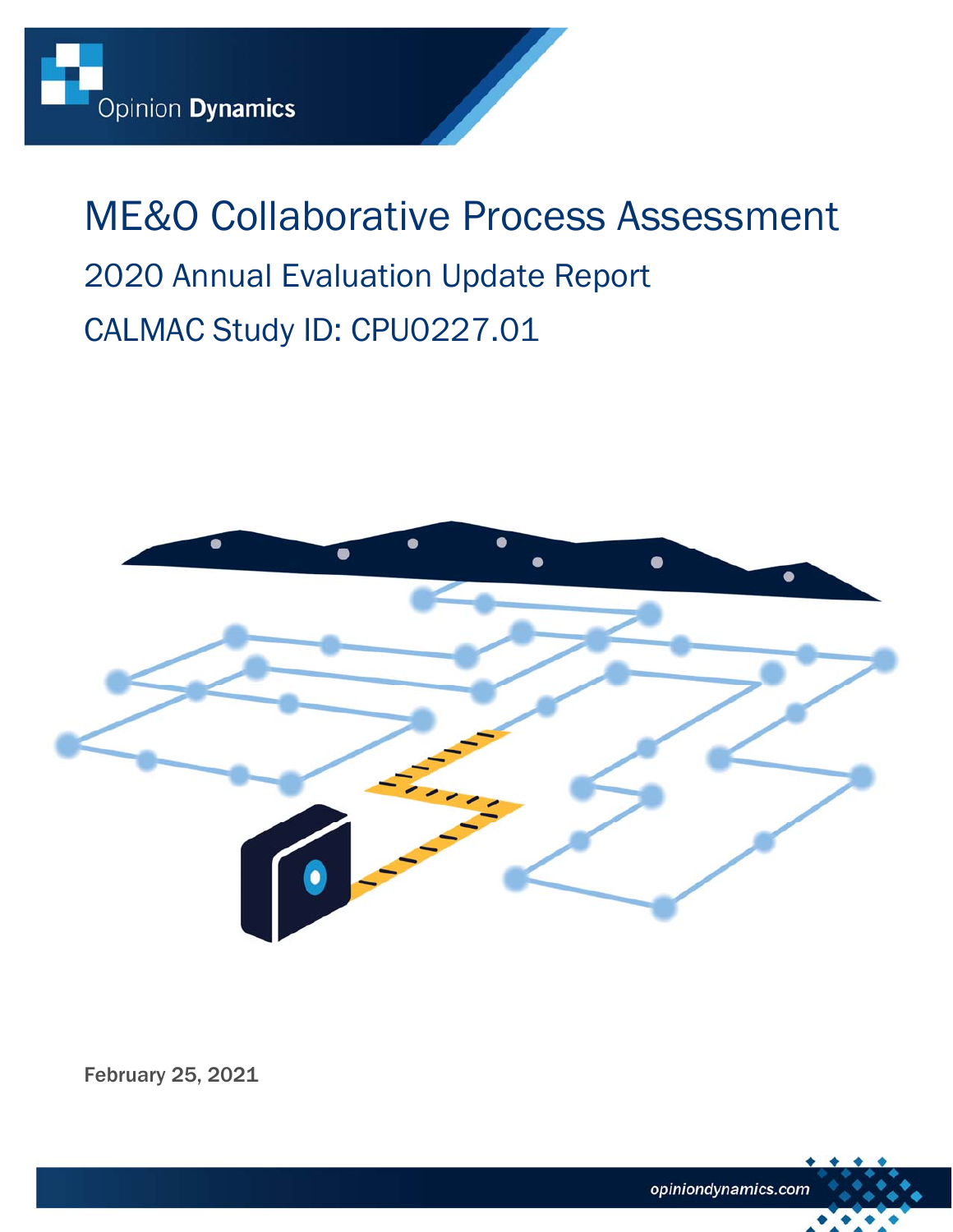

This study is covered under CPUC Contract 17PS5017 between Opinion Dynamics and the California Public Utilities Commission (CPUC).

#### Acknowledgements

This project was a collaborative effort under contract to the CPUC. We would like to thank Commission Staff for guidance and input throughout the project planning and execution. We would also like to thank the California Investor-Owned Utilities and the DDB Group who took time to support this study by participating in various aspects of the research.

### **Legal Notice**

This report was prepared as an account of work sponsored by the California Public Utilities Commission. It does not necessarily represent the views of the Commission or any of its employees except to the extent, if any, that it has formally been approved by the Commission at a public meeting. For information regarding any such action, communicate directly with the Commission at 505 Van Ness Avenue, San Francisco, California 94102. Neither the Commission nor the State of California, nor any officer, employee, or any of its contractors or subcontractors makes any warrant, express or implied, or assumes any legal liability whatsoever for the contents of this document.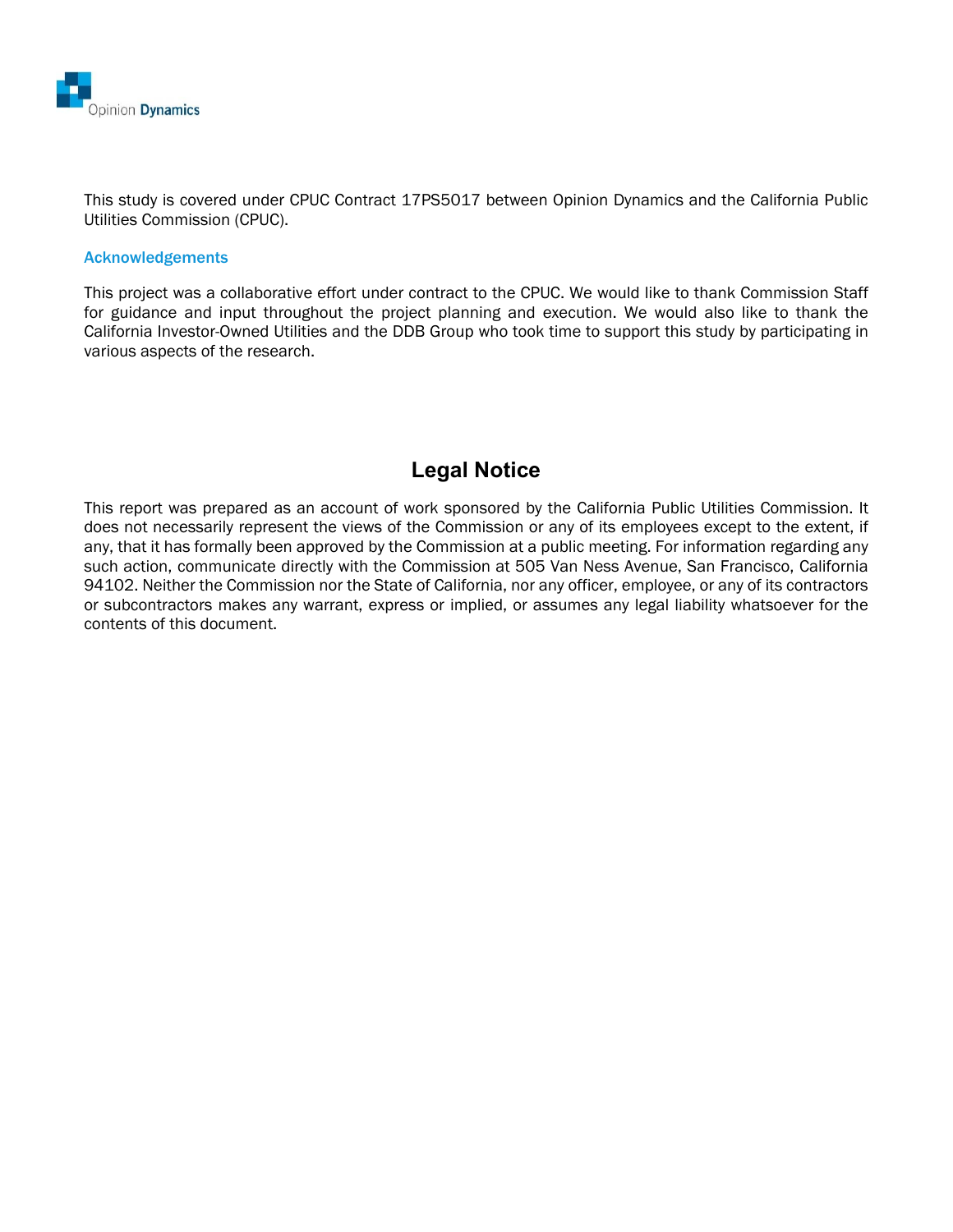

# **Table of Contents**

| 2. |     |  |  |  |
|----|-----|--|--|--|
|    |     |  |  |  |
|    | 2.2 |  |  |  |
|    | 2.3 |  |  |  |
|    |     |  |  |  |
|    |     |  |  |  |
|    |     |  |  |  |
|    |     |  |  |  |
|    |     |  |  |  |
|    |     |  |  |  |
|    |     |  |  |  |
|    |     |  |  |  |
|    |     |  |  |  |
|    |     |  |  |  |
|    |     |  |  |  |
|    |     |  |  |  |
|    |     |  |  |  |
|    |     |  |  |  |
|    |     |  |  |  |
|    | 3.4 |  |  |  |
|    |     |  |  |  |
|    |     |  |  |  |
|    |     |  |  |  |
|    |     |  |  |  |
|    |     |  |  |  |
|    |     |  |  |  |
|    |     |  |  |  |
|    |     |  |  |  |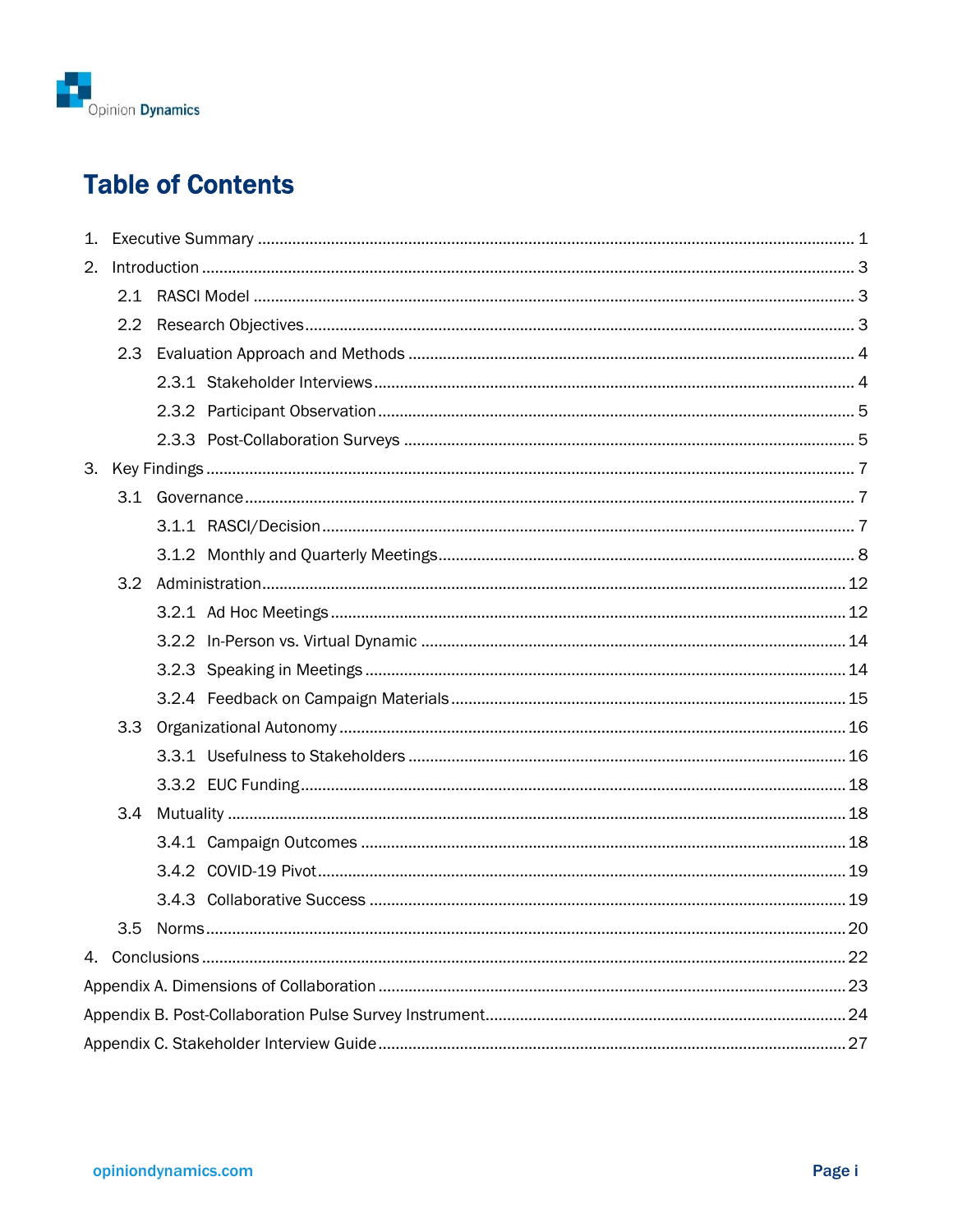

# Table of Tables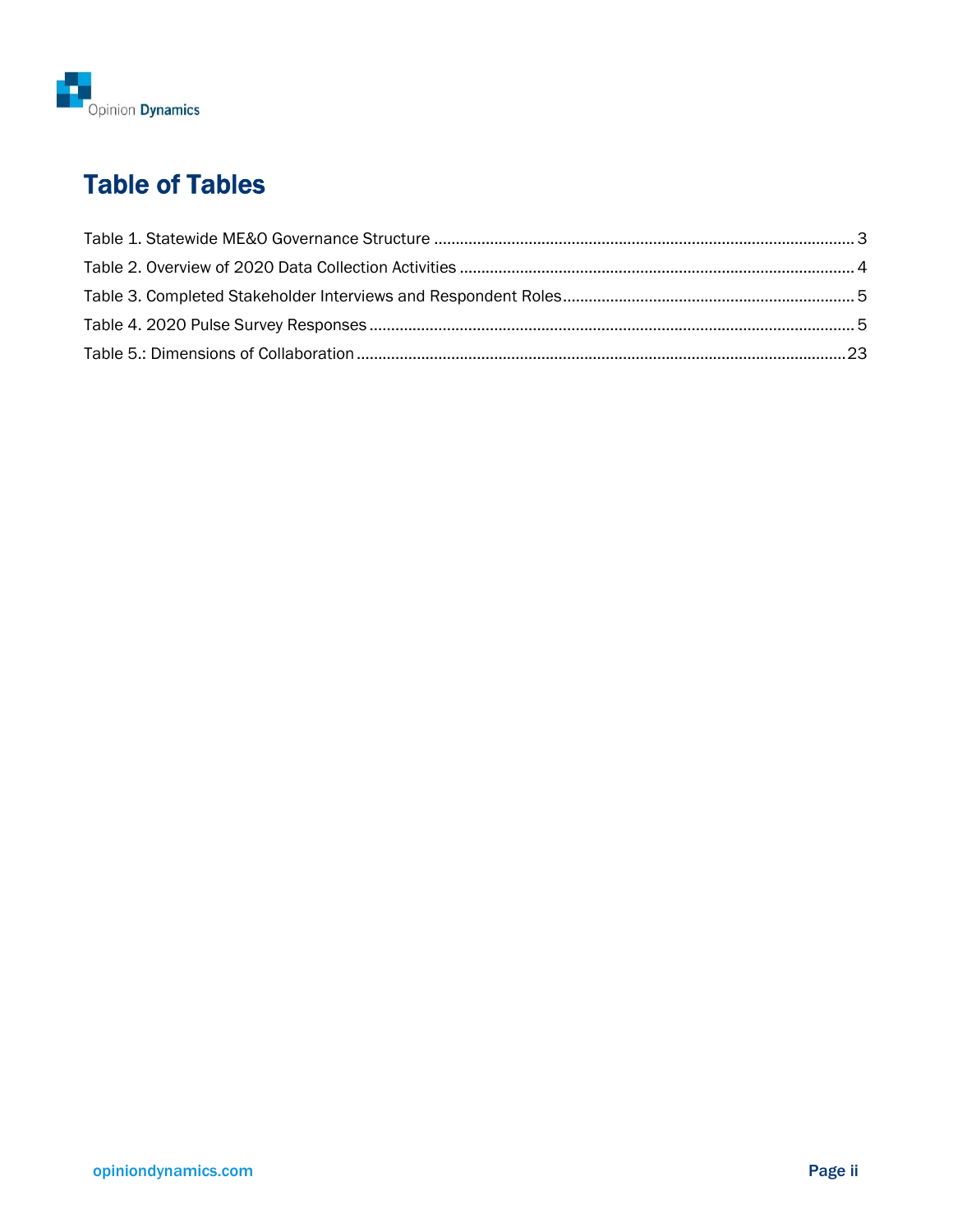

# Table of Figures

| Figure 3. Respondent Agreement the Monthly Meetings Keep ME&O Efforts Moving Forward  8             |  |
|-----------------------------------------------------------------------------------------------------|--|
|                                                                                                     |  |
|                                                                                                     |  |
|                                                                                                     |  |
| Figure 7. Respondent Agreement that DDB will Seriously Consider the Opinions Shared11               |  |
| Figure 8. Respondent Agreement They had Sufficient Opportunity to Share During Meetings12           |  |
| Figure 9. Respondent Agreement that Stakeholders Brought Promised Information to Meetings 14        |  |
| Figure 10. Respondent Agreement that Questions and Comments were Productive and/or Contributed      |  |
| Figure 11. Respondent Agreement that Discussions are Useful to Their Organization's ME&O Efforts 17 |  |
|                                                                                                     |  |
| Figure 13. Respondent Agreement that Others Genuinely Care About the Success of the ME&O            |  |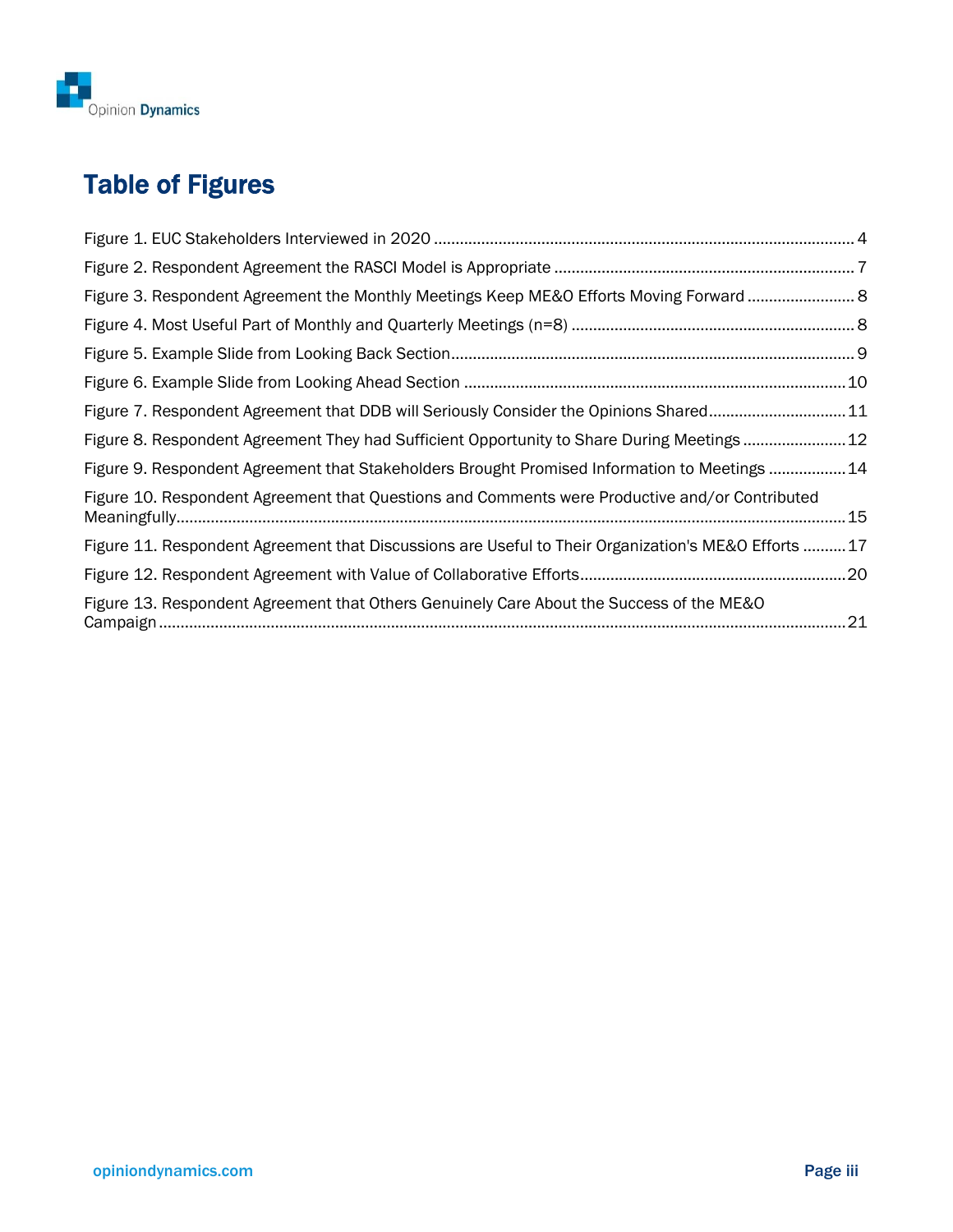# 1. Executive Summary

This report summarizes findings from evaluation activities conducted as part of the Collaborative Process Assessment over the course of 2020. The goal of the Collaborative Process Assessment is to ensure that ongoing collaborative efforts related to Statewide Marketing, Education, and Outreach (SW ME&O) are effective and that stakeholders are actively contributing to this process in a constructive way. The findings from this study are being used on an ongoing basis to inform refinements to the collaborative process.

The SW ME&O governance structure calls for the Investor-Owned Utilities (IOUs), Regional Energy Networks (RENs), and other stakeholder groups to play an active role in the implementation of the SW ME&O campaign. The five-year ME&O strategic roadmap defines how these stakeholders coordinate the implementation of the campaign through the Responsible, Accountable, Supportive, Consulted, and Informed (RASCI) model.

# 1.1 Methods

The findings from this assessment are based on: (1) in-depth interviews with eight key stakeholders involved in the SW ME&O campaign in various roles within the RASCI model, (2) observation of the collaborative process during monthly and quarterly stakeholder meetings, and (3) data collected from nine post-collaboration pulse surveys. Through these activities, we examined how stakeholders collaborate, how stakeholders perceive their ability to collaborate, and identified ways to improve the collaborative process.

# 1.2 Conclusions and Recommendations

Based on these research activities, the evaluation team presents the following summary of conclusions and recommendations:

- The RASCI model is effective but collecting IOU feedback earlier could help ensure appropriate messaging. Stakeholders agreed the RASCI model provides a useful structure for collaboration and IOU stakeholders agreed their level of involvement was appropriate given their RASCI role. However, the IOUs found DDB often solicited their feedback too late in the campaign idea development process to incorporate their suggestions. IOU stakeholders have specialized energy efficiency marketing experience in their respective service territories and can be used as a resource for the campaign to vet materials before going into production.
	- **Recommendation 1:** When feasible, DDB should consider soliciting feedback from the IOU stakeholders earlier when developing campaign materials.
- **The Looking Back section of monthly and quarterly meetings has room for improvement.** The Looking Ahead and Collaboration sections of each meeting provide a structured venue for collaboration. Given the amount of information shared however, the Looking Back section can be tedious and provides few opportunities for collaboration and discussion.
	- **Recommendation 2: Distributing the meeting agenda and slide deck several days in advance of** each meeting would allow stakeholders to come to meetings more prepared, and altering the Looking Back section to be a question-and-answer format would allow for more collaboration and discussion in this section.
- Stakeholders were able to quickly adapt to emerging needs. DDB Group promptly changed the monthly meeting format to be exclusively online in response to the COVID-19 pandemic. Stakeholders were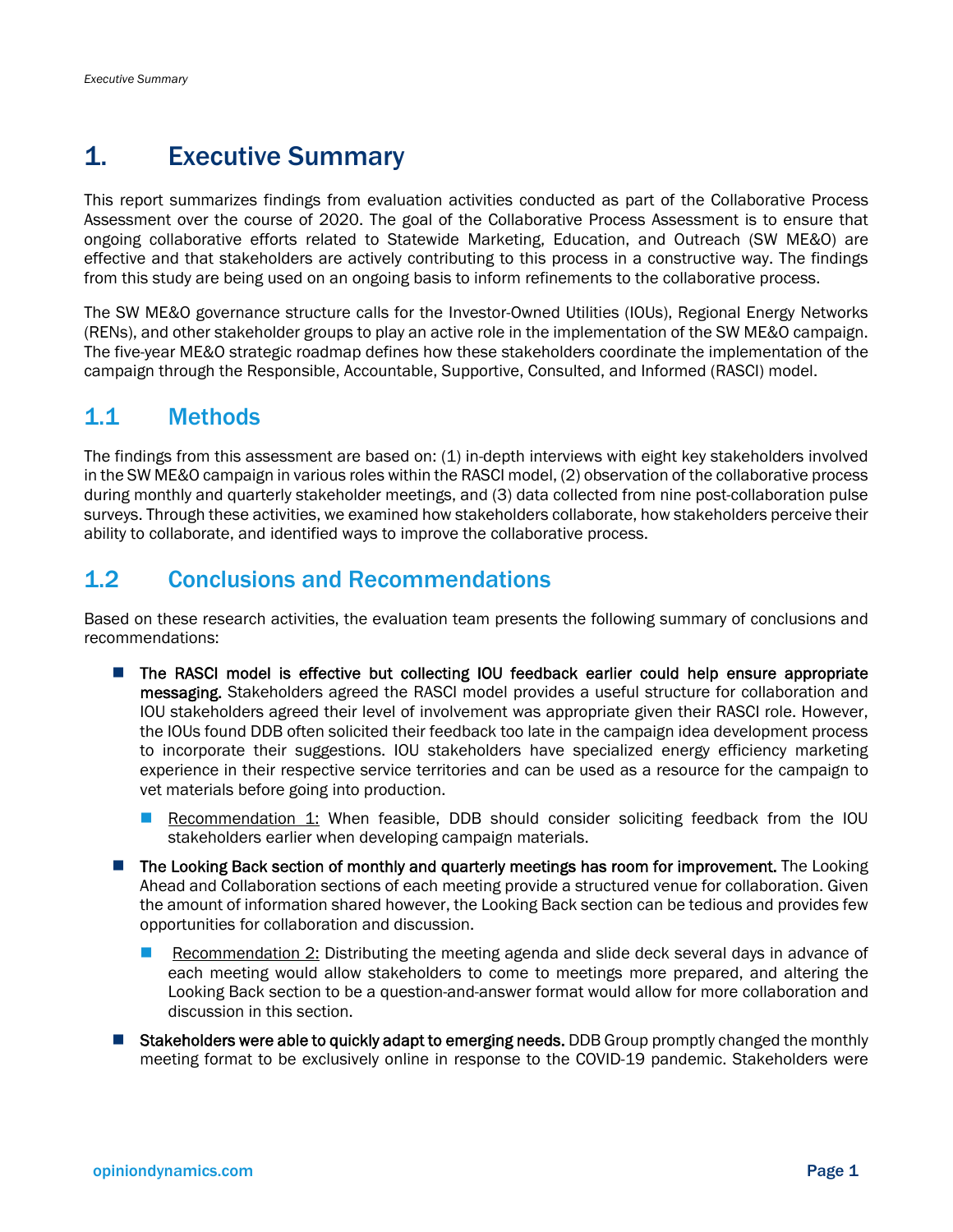also quick to pivot from working on ongoing campaign messaging to prioritize messaging centered on energy efficiency during California's shelter-in-place order.

- Stakeholder collaboration has been successful and improved the quality of the campaign. DDB Group and IOU stakeholders agreed their collaborative efforts have created a campaign that is greater than the sum of its parts and viewed their collaborative efforts to be a major success.
- **The EUC Campaign emphasis on electricity-saving tips provides less benefit for natural gas ratepayers** and IOUs. Stakeholders from IOUs that provide natural gas service see little benefit to their organizations as a result of the campaign because of the emphasis EUC places on electricity-saving tips. As California puts increasing attention on climate goals, reducing natural gas usage will help California realize greenhouse gas reduction goals.
	- Recommendation 3: Including more natural gas tips will benefit both ratepayers and the natural gas-providing utilities.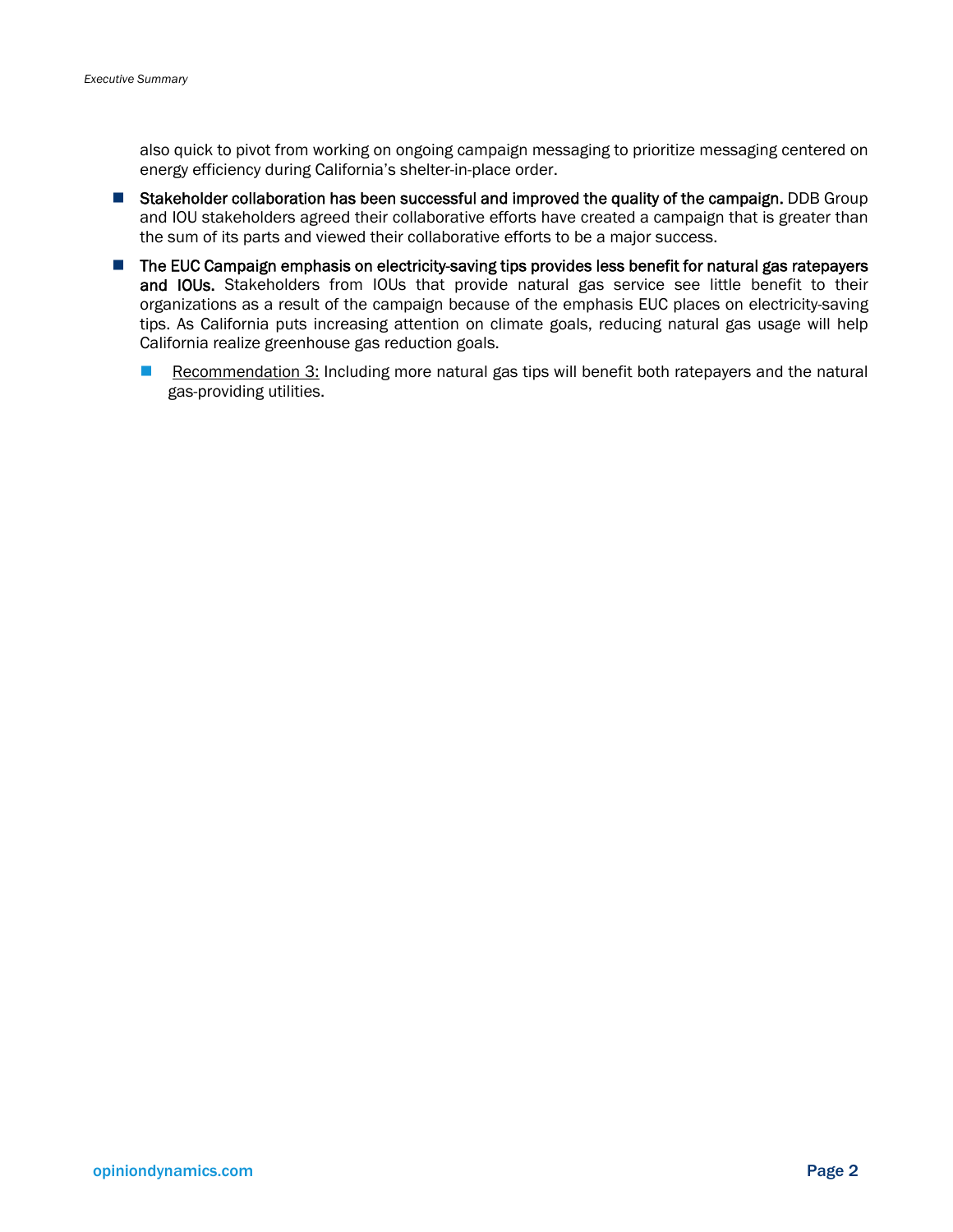# 2. Introduction

In 2012, the California Public Utilities Commission (CPUC) established Energy Upgrade California (EUC) as the brand for Statewide Marketing, Education, and Outreach (SW ME&O) activities to increase ratepayer awareness of energy efficiency, demand response, and distributed generation, and to offer ways for consumers to better manage their energy use. For the 2017–2019 campaign cycle, the CPUC established a competitive bid process and selected the marketing firm, DDB, as the new administrator for the SW ME&O Campaign. DDB works with its partner agencies, such as DDC and OMD to conduct various aspects of the campaign.1 The CPUC also revisited the vision, goals, and governance structure for SW ME&O and directed DDB, with stakeholder input, to develop a five-year ME&O strategic roadmap and annual Joint Consumer Action Plans (JCAP).

# 2.1 RASCI Model

The SW ME&O governance structure calls for the Investor-Owned Utilities (IOUs), Regional Energy Networks (RENs), Community Choice Aggregators (CCAs), Local Government Partnerships (LGPs), and other stakeholder groups to play an active role in the implementation of the SW ME&O campaign. The five-year ME&O strategic roadmap defines how DDB, the IOUs, the CPUC, the CEC and other stakeholder groups should coordinate to implement the SW ME&O Campaign using the Responsible, Accountable, Supportive, Consulted and Informed (RASCI) model (Table 1). Concurrently, the IOUs, RENs, LGPs, and CCAs also undertake individual marketing efforts to meet internal objectives.

| <b>Role</b>                       | <b>Description of Role</b>                                                                                                      | <b>Entity</b>                                       |
|-----------------------------------|---------------------------------------------------------------------------------------------------------------------------------|-----------------------------------------------------|
| Responsible                       | The one charged with delivering the successful outcome; Leads, coordinates,<br>implements; can delegate to others as supportive | Statewide<br>Implementer (DDB)                      |
| Accountable<br>(also<br>Approver) | The ultimate authority who assigns and approves the deliverable                                                                 | The CPUC<br>CEC.                                    |
| Supportive                        | Those who provide resources or play a supporting role in implementation or<br>outcome and deems its success                     | <b>Advisory Board</b><br><b>IOUS</b><br><b>RENS</b> |
| Consulted                         | Those whose opinions are sought for input and/or buy-in and with whom there<br>is two-way communication                         | <b>IOUS</b><br><b>RENS</b>                          |
| Informed                          | Those kept up to date, often only upon completion, and with whom there is just<br>one-way communication                         | <b>Stakeholders</b><br>Public                       |

#### Table 1. Statewide ME&O Governance Structure

Source: Proposed Decision Approving Implementer for the 2017-2019 Statewide Marketing, Education and Outreach Program and Providing Guidance for 2017 Activities

# 2.2 Research Objectives

The evaluation team identified the following research objectives to guide the evaluation in 2020:

■ Understand how stakeholders collaborate during and outside of monthly and quarterly EUC meetings, and how COVID-19 affected collaborative efforts.

<sup>1</sup> Throughout this memo, when we refer to DDB, this includes representatives from partner organizations, such as DDC and OMD. For context, DDC is charged with overseeing the relationships with community-based organizations while OMD oversees paid media.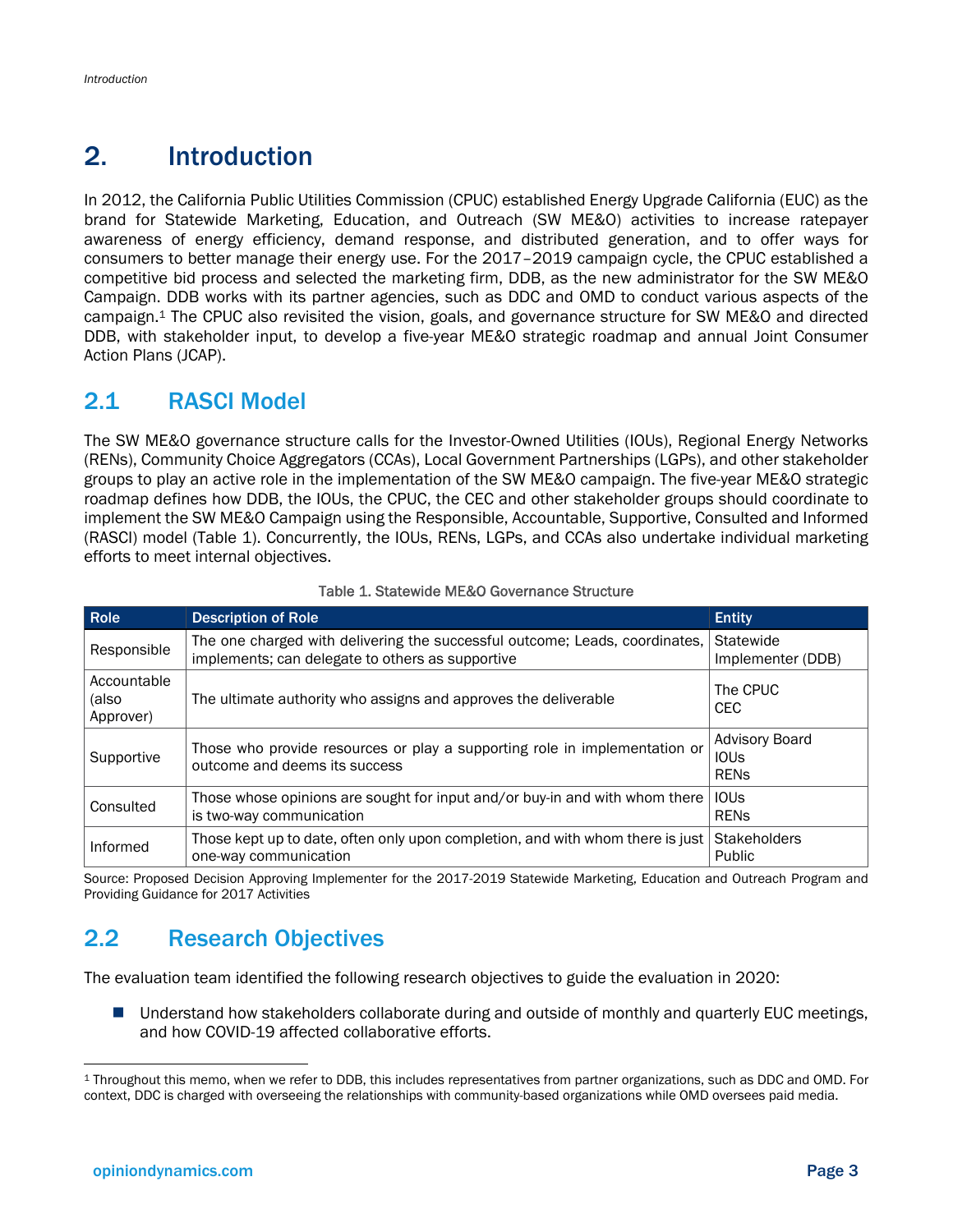- Understand stakeholders' perception of their ability to participate in statewide ME&O efforts, including how they contribute to discussions and provide feedback on campaign development and collateral.
- Identify suggestions for improving the collaborative process to ensure a successful ME&O campaign.

# 2.3 Evaluation Approach and Methods

The evaluation team collected primary data in three ways in 2020. We expand upon each activity following Table 2.

| <b>Research Task</b>                             | <b>Description</b>                                                                                                                                                                     |  |
|--------------------------------------------------|----------------------------------------------------------------------------------------------------------------------------------------------------------------------------------------|--|
| Stakeholder Interviews                           | Conducted interviews with key stakeholders to learn how<br>stakeholders perceive SW ME&O collaborative efforts,<br>successes, challenges, and identify suggestions for<br>improvement. |  |
| Participant Observation of Collaborative Process | Conducted observations of SW ME&O monthly and<br>quarterly meetings and to assess the collaborative process<br>and stakeholder interactions.                                           |  |
| Post-Collaboration Pulse Surveys                 | Conducted short online feedback surveys immediately<br>following meetings or workshops with key stakeholders to<br>get real-time feedback.                                             |  |

Table 2. Overview of 2020 Data Collection Activities

#### 2.3.1 Stakeholder Interviews

During July 2020, the evaluation team conducted in-depth interviews with eight key stakeholders contributing to the statewide ME&O campaign. The purpose of these interviews was to understand how stakeholders perceive collaboration, how their organization participates in the statewide ME&O campaign, and the successes and challenges of collaboration. Figure 1 diagrams the interactions of the stakeholders the team interviewed in July. Throughout this memo, we refer to DDB, DDC, and Ketchum collectively as "DDB Group."

#### Figure 1. EUC Stakeholders Interviewed in 2020

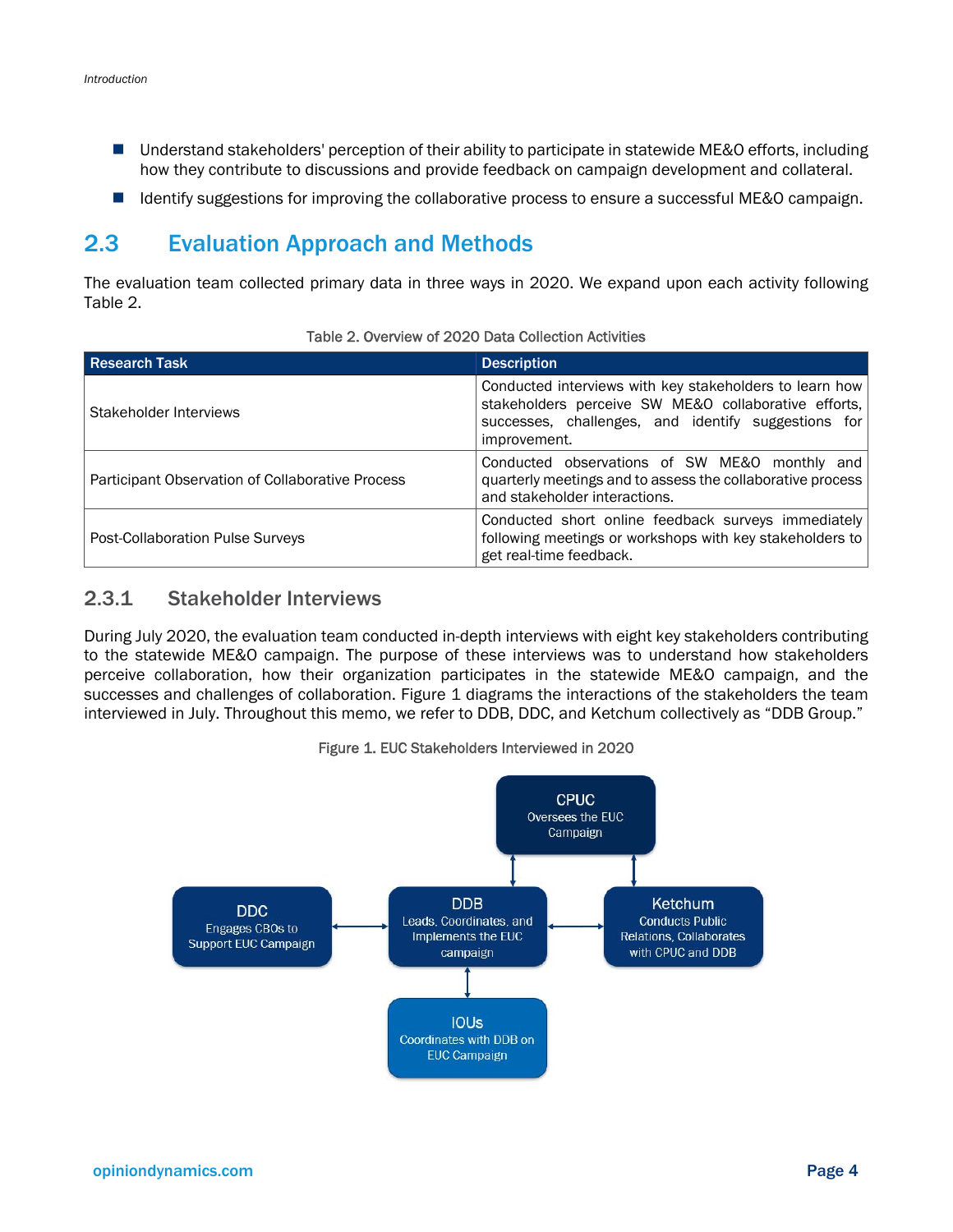The team coded notes and transcripts from these interviews in NVivo and analyzed them to identify trends and patterns, both within and among the various stakeholder groups. All respondents had been involved in the statewide ME&O campaign for at least one year, and several interviewed stakeholders reported being involved in statewide ME&O efforts for five years or more. Table 3 shows the number of interviews we completed by organization, and the role respondents have within their organizations.

| <b>Respondent Organization</b>                                      | <b>Number of Interviews</b> | <b>Respondent Role(s)</b>                                                                        | <b>Years of SW ME&amp;O Involvement</b> |
|---------------------------------------------------------------------|-----------------------------|--------------------------------------------------------------------------------------------------|-----------------------------------------|
| Investor-owned utilities<br>(IOUs)-one interview per<br>IOU         | 4                           | SW Marketing leads,<br>advisors, and strategists                                                 | 5+ years                                |
| DDB and its partners-one<br>interview per organization              | 3                           | Client director, account<br>director and supervisor, and<br>executive VP for client<br>relations | 1 to 4 years                            |
| California Public Utilities<br>Commission (CPUC) Energy<br>Division |                             | Supervisor for SW ME&O<br>Campaign-Energy Efficiency                                             | 4 years                                 |

#### Table 3. Completed Stakeholder Interviews and Respondent Roles

#### 2.3.2 Participant Observation

The evaluation team observed nine monthly and quarterly Energy Upgrade California Stakeholder meetings, as well as the 2020 annual JCAP meeting. Due to COVID-19, all but one meeting was held via video conferencing. The team filled out the observational rubric we developed in 2019 and took supplementary notes. We then coded these notes in NVivo to identify trends and patterns in the meeting dynamics and collaborative process.

#### 2.3.3 Post-Collaboration Surveys

The evaluation team sent key stakeholders a short pulse survey following each meeting to confidentially collect their feedback on the collaborative process. In early 2020, the evaluation team revised the list of stakeholders who receive the survey. The revision included input from DDB to ensure we captured the perspectives of the stakeholders who contribute meaningfully to the collaborative process and help make strategic decisions about campaign direction.

The pulse survey includes a series of statements for the most recent meeting that reflect the dimensions of collaboration. It asks respondents to rank their agreement with each statement on a five-point scale, with five being "strongly agree" and one being "strongly disagree," along with one optional open-ended question. The evaluation team coded responses to the open-ended question in NVivo alongside the observational notes to support our supplementary notes. Table 4 shows the number of responses to each pulse survey, as well as the date and type of meeting.

| Date of EUC Meeting Type of Meeting |             | Number of | <b>Key Stakeholders</b><br>Respondents   Invited to Respond |
|-------------------------------------|-------------|-----------|-------------------------------------------------------------|
| January 22, 2020                    | <b>JCAP</b> | 11        | 1 2                                                         |
| February 26, 2020                   | Monthly     |           |                                                             |
| March 25, 2020                      | Monthly     |           | 13                                                          |

#### Table 4. 2020 Pulse Survey Responses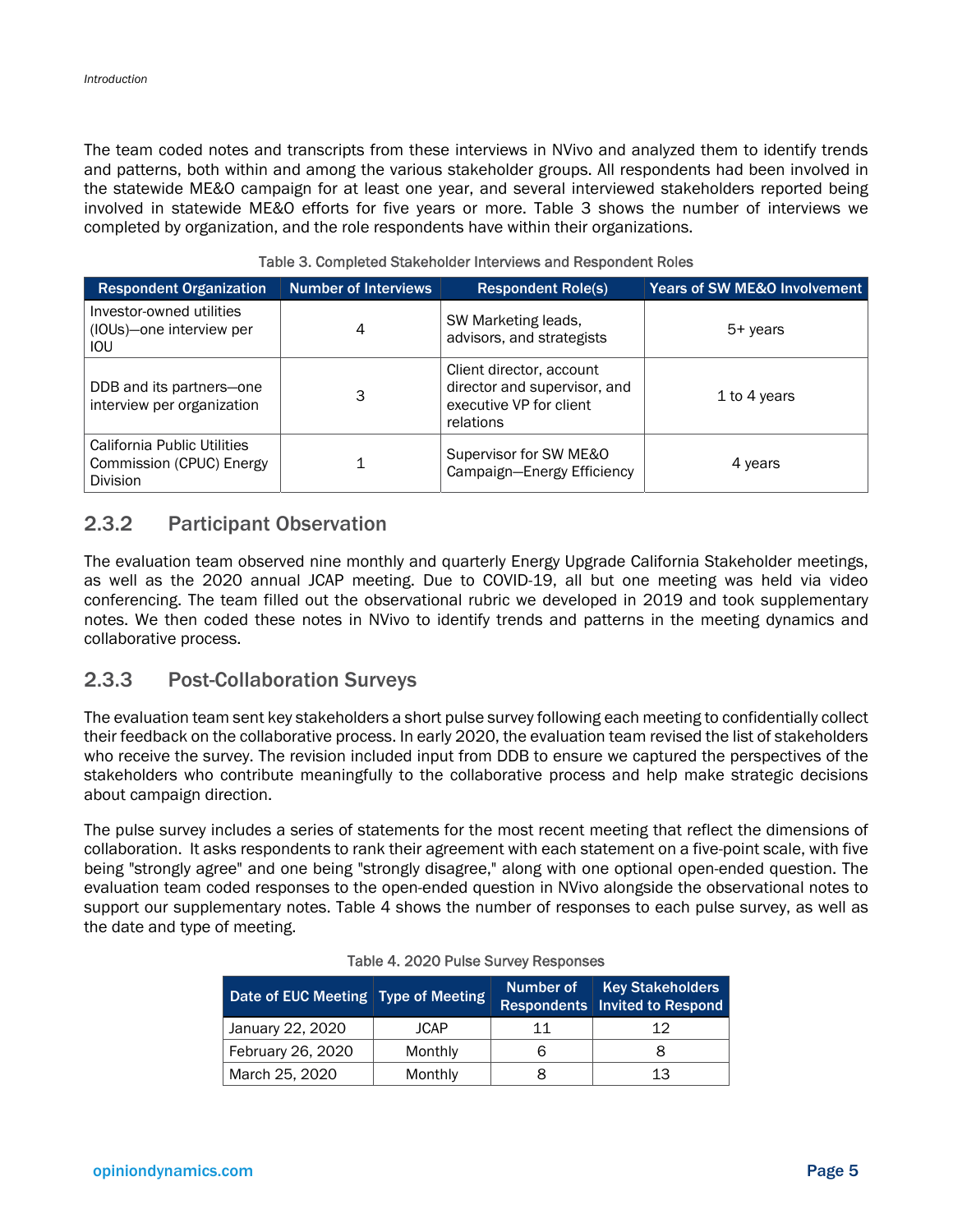| Date of EUC Meeting   Type of Meeting |           | Number of<br><b>Respondents</b> | <b>Key Stakeholders</b><br><b>Invited to Respond</b> |
|---------------------------------------|-----------|---------------------------------|------------------------------------------------------|
| April 22, 2020                        | Quarterly | 8                               | 14                                                   |
| May 27, 2020                          | Monthly   |                                 | 11                                                   |
| June 24, 2020                         | Monthly   | 11                              | 16                                                   |
| July 22, 2020<br><b>Quarterly</b>     |           | 11                              | 15                                                   |
| August 26, 2020                       | Monthly   | 8                               | 14                                                   |
| September 23, 2020                    | Monthly   |                                 | 15                                                   |
| October 28, 2020                      | Ouarterly |                                 | 12                                                   |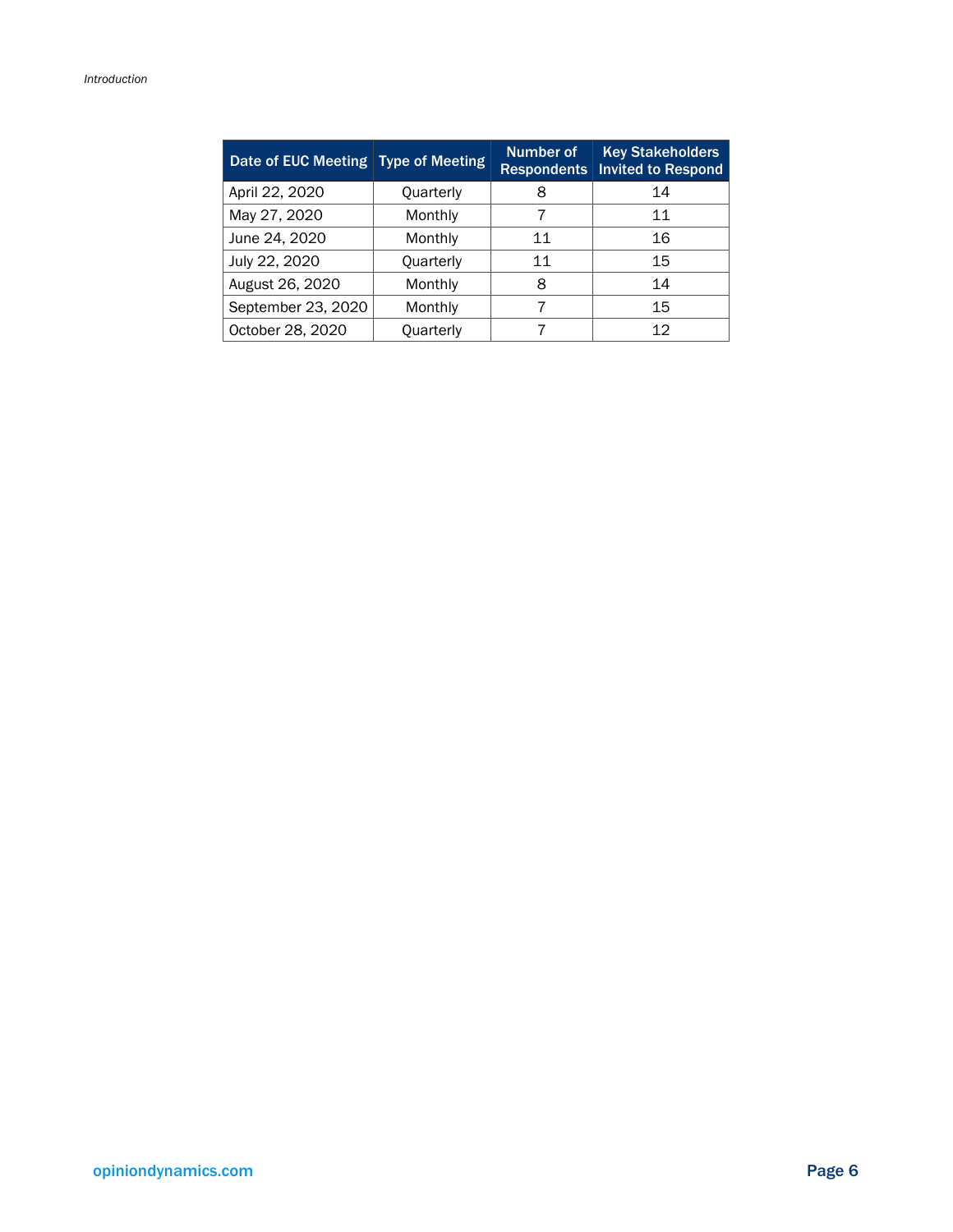# 3. Key Findings

This section reviews the Collaborative Process Assessment's key findings, organized by the dimensions of collaboration.

### 3.1 Governance

The Governance dimension of collaboration is met when the parties agree to rules and a structure that guide joint decision-making. Overall, stakeholders adhere to the RASCI model structure. They agree that monthly meetings are useful in keeping ME&O efforts moving forward and are driving much of the collaboration between the IOUs and DDB group.

#### 3.1.1 RASCI Model

The stakeholders' collaboration follows the RASCI model. Most view the arrangement positively and value the IOUs' expertise and feedback. Data from the pulse surveys support the idea that stakeholders agree to and adhere to the RASCI model (Figure 2). Respondents agreed the decision-making structure of the collaborative process is appropriate as outlined by the RASCI model, rating it an average of 4.0 across all nine pulse surveys.



Figure 2. Respondent Agreement the RASCI Model is Appropriate

"strongly agree" to "strongly disagree" with the statement, "Based on today's meeting, I would say the decision-making structure of the collaborative process, as outlined in the RASCI model, is appropriate."

Stakeholders did not see a need to add any new organizations to the collaboration and thought the organizations currently involved were all necessary to the success of the campaign. Stakeholders largely agreed there are no other groups or entities that should be involved in the EUC campaign that are not currently. The information DDB Group receives from the current stakeholder group is adequate and additional groups or organizations may complicate the message and goal of the campaign. Additionally, the stakeholders agreed all groups currently involved in the campaign are necessary. The other stakeholders also agree that every group brings an important and appropriate perspective to the campaign.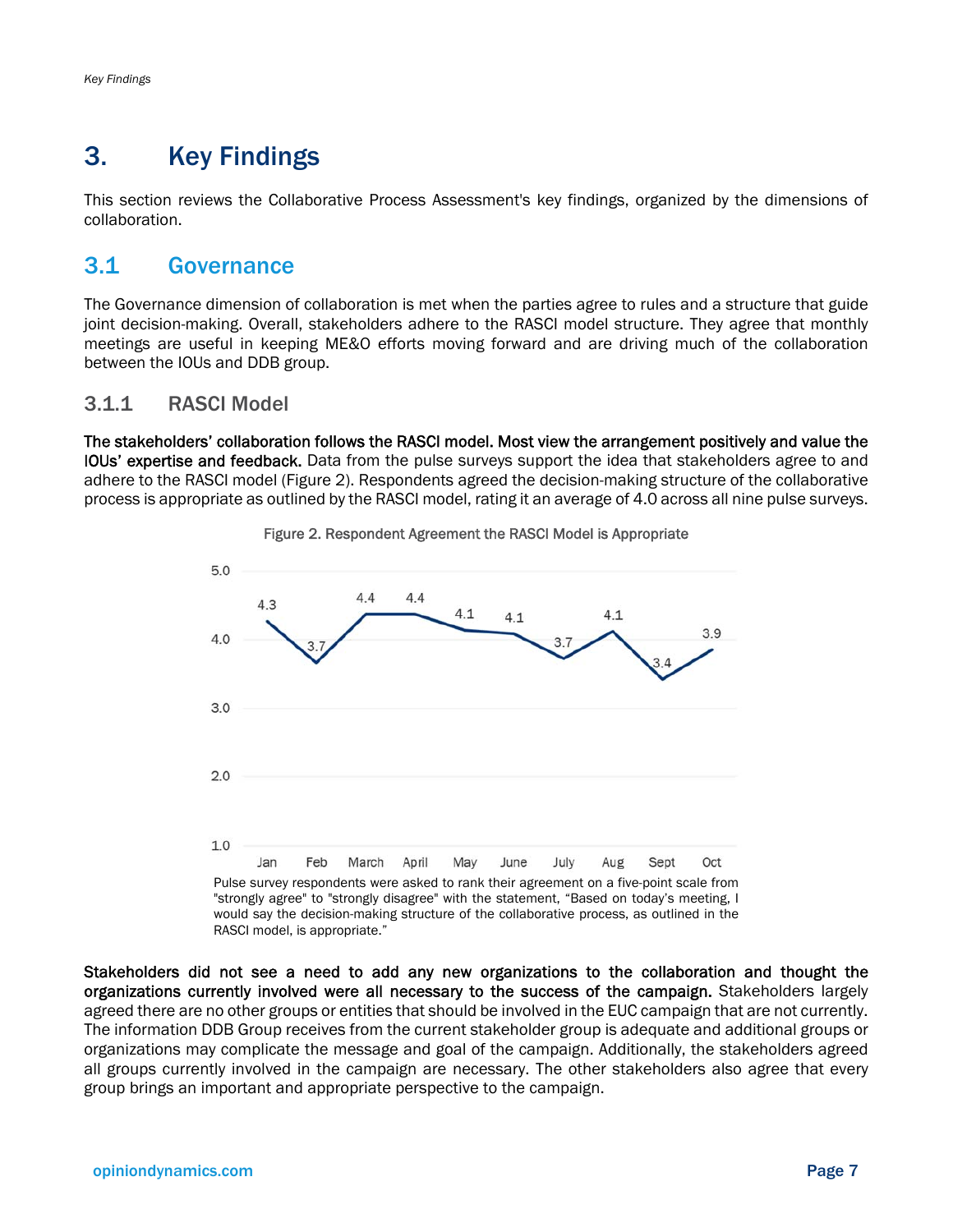#### 3.1.2 Monthly and Quarterly Meetings

Following the RASCI model, stakeholders collaborate primarily through the monthly and quarterly stakeholder meetings. When needed, they will also convene ad hoc meetings on a particular topic. Stakeholders' average pulse survey rating of 4.3 indicates relatively strong agreement that these meetings are effective in keeping statewide ME&O efforts moving forward (Figure 3).





The monthly and quarterly meetings typically have a standard structure divided into three sections that occur in the same order: Looking Back, Looking Ahead, and Collaboration. The agenda for each meeting is flexible and the time spent on each section can be adjusted based on the goals of the meeting. Stakeholders from all interviewed organizations suggested improvements to the way the Looking Back section is conducted and only one of eight interviewed stakeholders found the Looking Back section to be the most useful part of the meeting (Figure 4).



#### Figure 4. Most Useful Part of Monthly and Quarterly Meetings (n=8)

Pulse survey respondents were asked to rank their agreement on a five-point scale from "strongly agree" to "strongly disagree" with the statement, "Today's meeting was effective in keeping statewide ME&O efforts moving forward."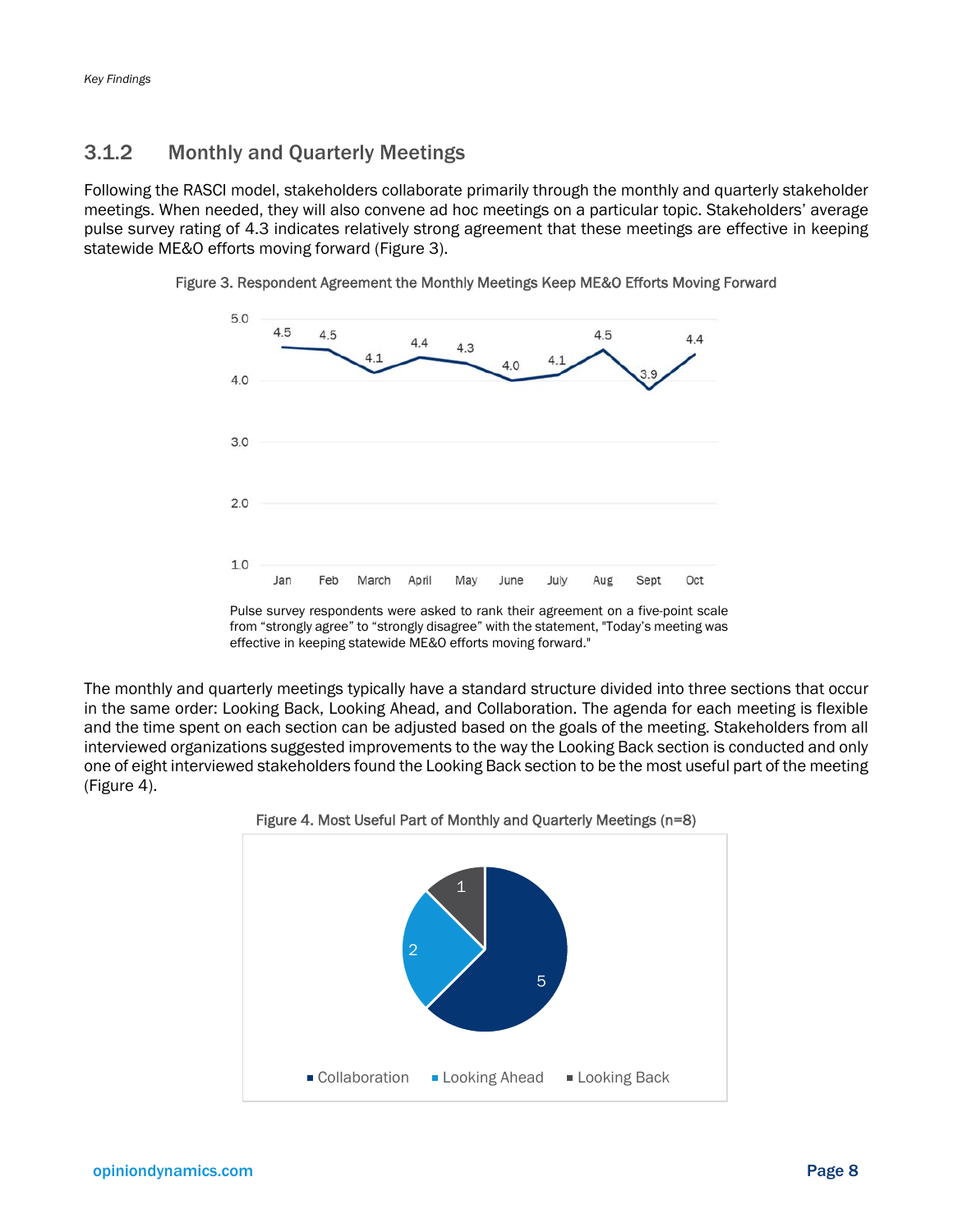#### Looking Back Section

The Looking Back section of meetings is intended to inform stakeholders of what has and has not worked to guide future campaign direction. Stakeholders report this section can be tedious however, citing dense and difficult to read slides, little explanation behind key campaign metrics, and few opportunities for collaboration. Stakeholders agreed that the slides in the Looking Back section tended to have a lot of tiny text and can be filled with numbers. DDB Group uses color to indicate increases or decreases from the prior month, which helps readability (Figure 5). Yet, the presenters tend to review the slides quickly and move between them quickly. DDB Group members sensed that it can be difficult for the other stakeholders to stay engaged when presenters are swiftly moving through many numbers and statistics. One stakeholder reported that there is so much information on the slides and they are presented so quickly, "it's hard to read it and identify parts I would have questions on."





#### Source: DDB Group

During the October meeting however, the evaluation team observed improvement to the interpretation of metrics presented in the Looking Back section. DDB Group compared paid display media performance in Q3 against an industry benchmark as well as to performance in years three and four and in Q2 of 2020. DDB Group also explained that lower performance in some channels was due to lower reach in the African American community, and that they had seen this in other campaigns.

Stakeholders from the DDB Group noted the lack of group discussion in the Looking Back section and suggested a change to make it more engaging, which was also independently suggested by IOU stakeholders. The suggestion was to distribute the slide deck earlier than the day before, which would allow IOU stakeholders enough time to review the slides and develop questions. Then, in the monthly meeting, the Looking Back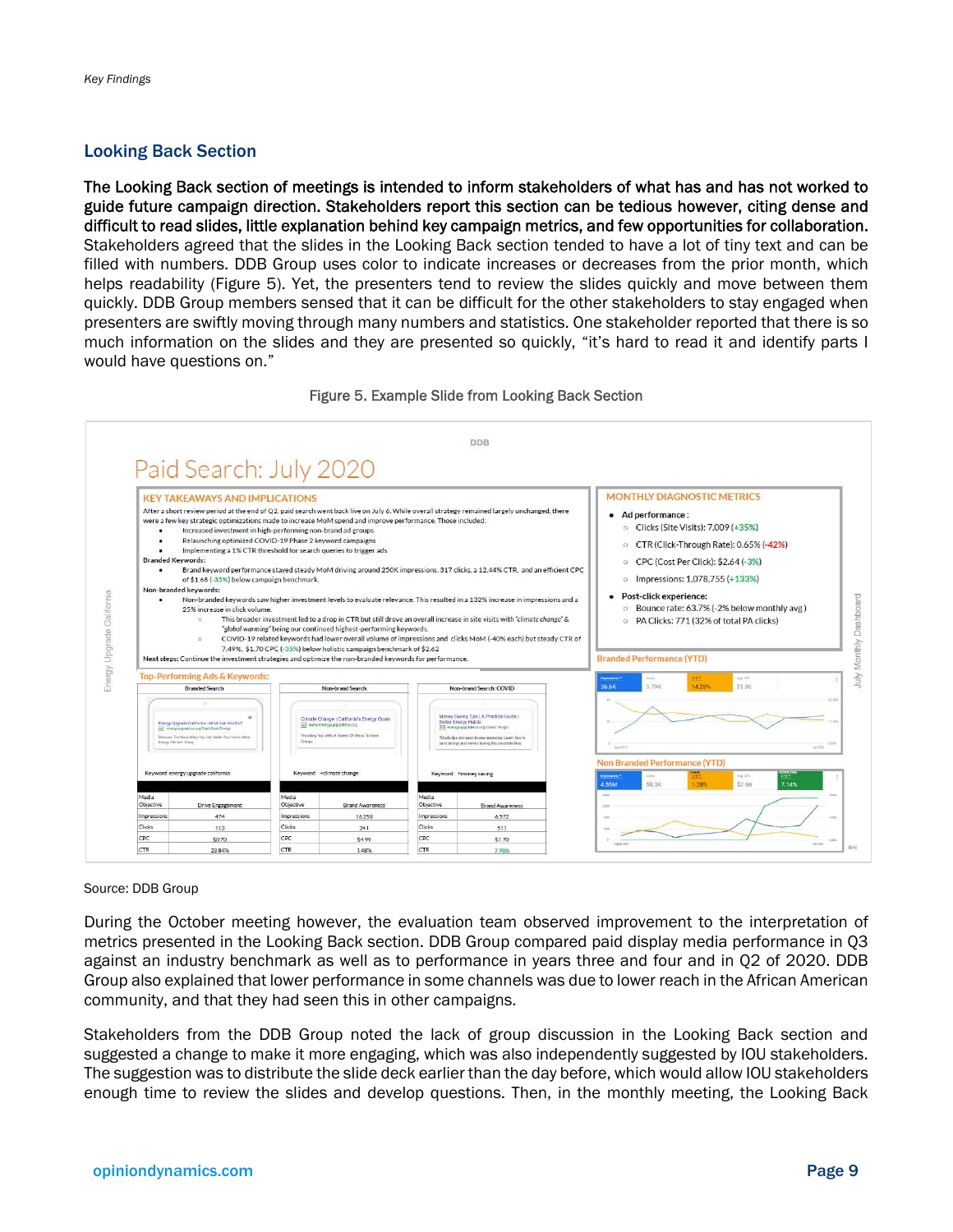section would take more of a question-and-answer format. Such a change would allow the meeting time to be focused on the takeaways stakeholders want to know and would facilitate an engaged discussion.

#### Looking Ahead Section

The Looking Ahead section provides a preview of where the campaign is headed and allows stakeholders to provide feedback and insights on new creative ideas. The slides in this section tend to be more readable and typically include more images than the Looking Back section (Figure 6).



#### Figure 6. Example Slide from Looking Ahead Section

Source: DDB Group

The Looking Ahead section is the most valuable part of the meeting for two stakeholders (Figure 4) because this meeting section is prospective and allows for decisions to be made about upcoming campaign elements. DDB Group presents the campaign content under development and solicits feedback. Many interviewed stakeholders recognized the importance of the Looking Ahead section as it provides an opportunity to express concerns or make suggestions. DDB group considers this section an important checkpoint to ensure all stakeholders have a chance to provide input on the work they are doing and to have an open discussion about what the stakeholders feel is working or not working. One stakeholder commented, "it's helpful when there's great feedback because that helps us make decisions."

Although only two stakeholders reported the Looking Ahead section as most important, meeting observations indicate this is where stakeholders ask the most questions and where the majority of discussion and collaboration occurs. Representatives from the IOUs and RENs ask questions, give feedback, and provide key insights in this section more than any other. The Looking Back Section is dense and has few takeaways that lead to collaboration, and the Collaboration section has evolved into more of a program updates section. The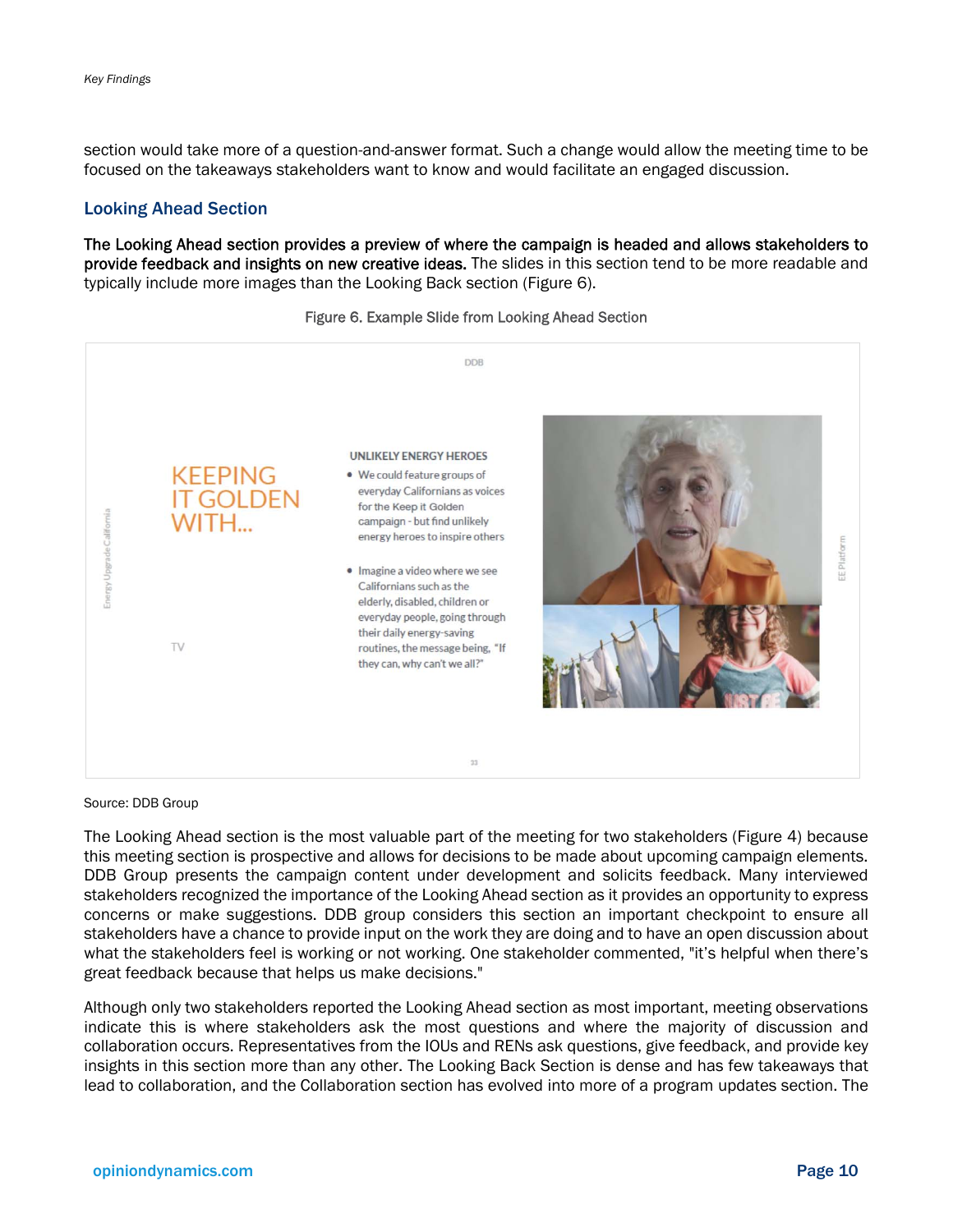content and aim of the Looking Ahead section facilitate a high level of collaboration among stakeholders because they can discuss specific statewide campaign ideas and materials.

Indeed, stakeholders' vocal participation in this meeting section might derive from the fact that they believe DDB will seriously consider opinions shared in meetings. IOU stakeholders' average rating of four indicates agreement they trust DDB to consider their opinions when making decisions about campaign creative and collateral (Figure 7).





Pulse survey respondents were asked to rank their agreement on a five-point scale from "strongly agree" to "strongly disagree" with the statement, "I believe DDB will seriously consider the opinions I shared in today's meeting when making decisions about campaign creative and collateral." Only IOU and REN stakeholders responded to this question. The number of responses each month ranged from two to five.

#### Collaboration Section

The Collaboration section of each meeting is the most valuable section to most interviewed stakeholders; however, stakeholders reported the Collaboration section is often short on time and collaborative efforts have dwindled since the outset of the campaign. Discussion among stakeholders is second-most common in the Collaboration section. Several stakeholders agreed that this was the most valuable aspect of the recurring meetings.

Prior to May 2020, DDB Group would use this section to provide updates on specific campaign ideas and ask the IOUs to provide feedback. In the latter half of 2020, DDB used the Collaboration section to ask the IOUs and RENs for updates on their programs. DDB reported this change helps to figure out how they can "piggyback" off what the Program Administrators are doing with programs in their respective territories to avoid a duplication of efforts.

Two IOU representatives reported in the interviews however, that they felt a bit constrained on time to offer their suggestions and report on what their organization was planning with the Collaboration section occurring at the end of the meeting. One stakeholder from the DDB Group sensed that it might be "tough" for the IOU representatives to collaborate "after an hour of just sitting there." In spite of this, pulse survey data suggest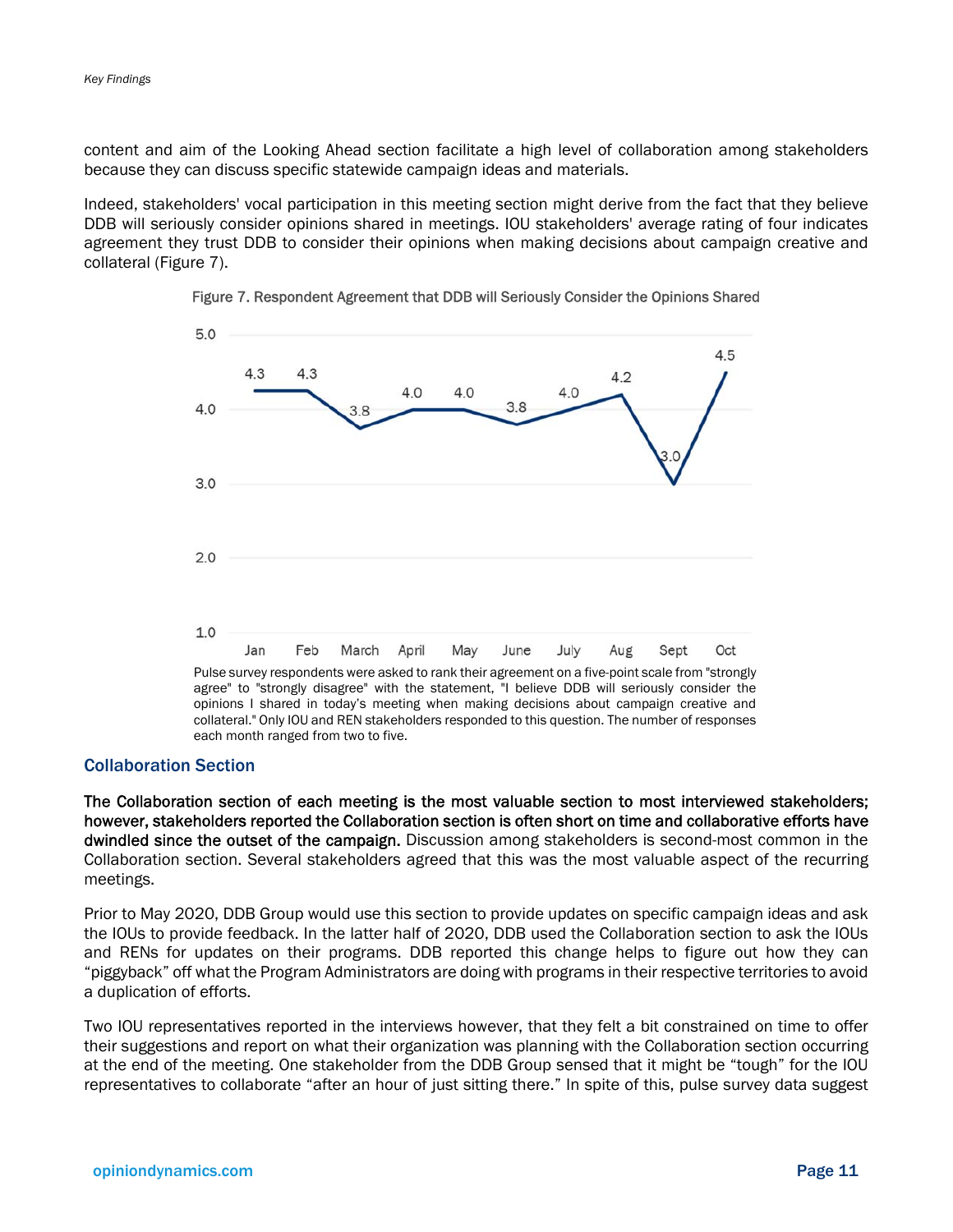stakeholders strongly agree they have sufficient opportunity to share what they had to say at meeting, giving it an average score of 4.5(Figure 8).



Figure 8. Respondent Agreement They had Sufficient Opportunity to Share During Meetings

#### 3.2 Administration

The Administration dimension of collaboration is met when roles, responsibilities, and communication channels are outlined and followed. Although most collaboration occurs during the monthly and quarterly meetings, stakeholders also convene ad hoc meetings to discuss specific topics or homework assignments. Stakeholders agree that comments made during monthly and quarterly meetings were productive and that others bring information they promised to bring, although some wish they had more opportunity to share their feedback during those meetings.

#### 3.2.1 Ad Hoc Meetings

Outside of regular monthly or quarterly meetings, IOU and other stakeholders provide feedback and collaborate on ideas during ad hoc meetings, often concerning specific program areas or topics. The stakeholders convene an ad hoc meeting when a project schedule is moving faster than the cadence of monthly meetings and DDB needs IOU feedback sooner than the next monthly meeting. The stakeholders also hold ad hoc meetings to focus on specific subject areas, such as the Energy Savings Assistance Program (ESA) or small businesses and take a deep dive into that topic area. For these targeted-topic meetings, DDB sends questions and homework in advance. One IOU representative reflected on the value of the ad hoc meetings and said, "That's where we have a chance to have more collaboration and kick around some ideas." Another IOU representative stated, "They come up a little less frequently because it really depends on the need at the time, but those sessions have been particularly effective."

DDB also encourages the IOU representatives to include other members of their organization that may have more expertise on the particular subject area of the ad hoc meeting. It can be easier for the IOU representatives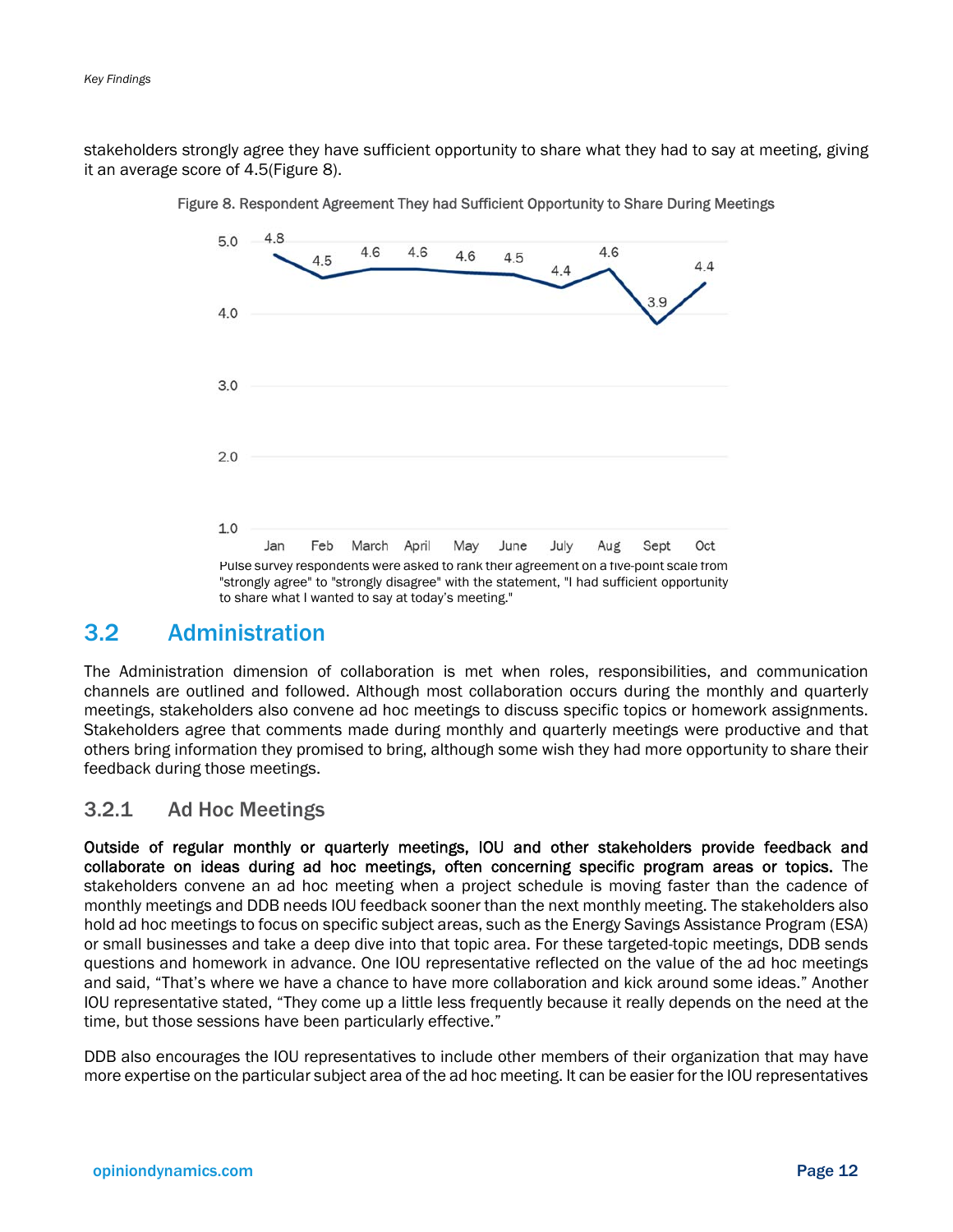to include a knowledgeable colleague in an ad hoc meeting rather than a large monthly stakeholder meeting, and that way DDB receives the information necessary to develop successful campaign materials. At the time of the July 2020 interview, one stakeholder estimated about six of these topic-focused ad hoc meetings were held in the last couple years.

The IOU representatives reported that they will also get together among themselves to discuss homework and data requests they have received from DDB. Meeting together allows them to share their opinions, discuss options, and align their perspectives to present a unified voice to DDB. Sometimes those discussions involve compromises, but as one IOU stakeholder opined, "I think that's one of the biggest successes, is that when we come to DDB, it's not four utilities talking about four agendas; it's one." One IOU stakeholder reported how well-integrated and collaborative the relationship is among the ME&O leads at the IOUs compared to other IOU programs. The close relationship allows for more-informed planning when each IOU knows what the other is doing in respect to the same topic, particularly in the shared territories of SCE and SCG.

Having notice of the meeting topics and homework assignments well in advance helps stakeholders arrive at each meeting well prepared for the discussion, but enough advanced noticed is not always provided. DDB Group provides IOU stakeholders advanced notice to gather specific program information for an upcoming meeting and will sometimes give the IOUs homework assignments to collect specific topic or program information and report back their findings at the next meeting. DDB Group representatives found stakeholders come well prepared to meetings and strive to ensure topic experts from their respective organizations are on the call if necessary. IOU stakeholders, on the other hand, were sometimes unable to fully prepare for meetings when agendas were distributed a day or less before the meeting or details from DDB Group on specific discussion topics or program areas were vague.

In addition, homework assignments can be time consuming for already busy representatives and can require IOU stakeholders to do research and talk to program experts within their organizations. IOU stakeholders expect to have homework assignments at the annual JCAP meeting and sometimes at quarterly meetings, but other homework assignments can be sporadic and DDB Group often has a quick due date for these assignments. Although the IOU stakeholders understand these assignments better prepare them for discussions at meetings, they agree that more time to complete them would be helpful.

Despite feedback from stakeholder interviews, pulse survey data indicates providing information during meetings is not a large challenge. Stakeholders provided an average score of 4.0, indicating agreement, when asked if they agreed that stakeholders who were supposed to bring information to the day's meeting brought it (Figure 9).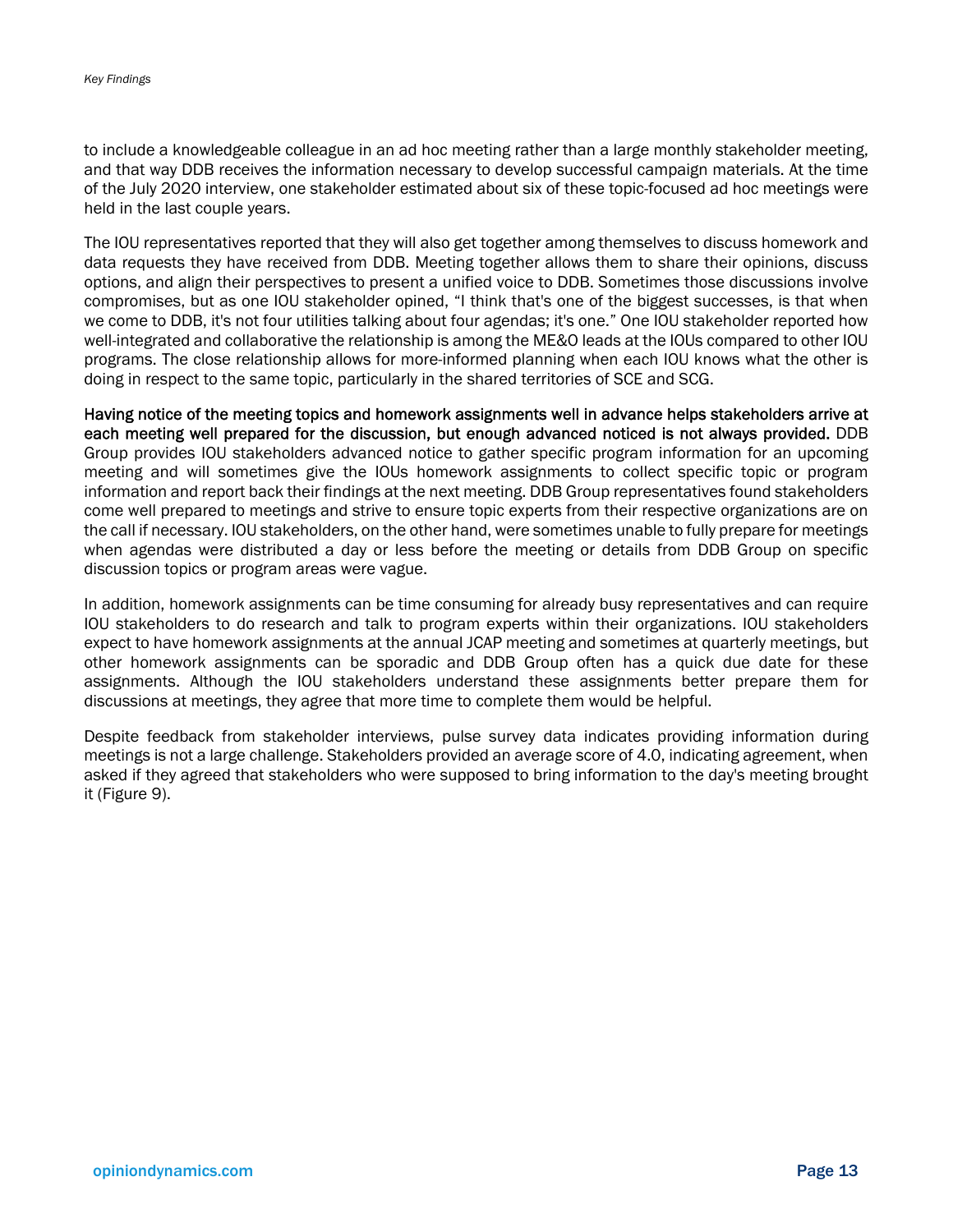

Figure 9. Respondent Agreement that Stakeholders Brought Promised Information to Meetings

#### 3.2.2 In-Person vs. Virtual Dynamic

Stakeholders agreed that the virtual meetings made collaboration more challenging than it was for in-person meetings, but the virtual meetings have been successful and are keeping the campaign moving forward. During the in-person quarterly meetings, stakeholders were able to have informal conversations during the breaks or returning from lunch, which supported learning from each other and overall collaboration. The interpersonal dynamics of being in the room together also facilitated discussions and made it easier for DDB to call on someone to share their input if they noticed body language indicating they might have something to say. One IOU representative said the quarterly in-person meetings were valuable and productive because they were effectively like half-day working sessions. Following the July Quarterly meeting, another IOU stakeholder left a comment in the pulse survey, "I look forward to us being able to meet in person again when it's safe because these quarterly meetings are more productive and engaging with us all in the same room." Stakeholders noted that it has been a little harder to collaborate when all meetings are virtual, but that "for what we're dealing with, we're doing a really good job." Reflecting upon the latest monthly meeting, another stakeholder opined in their interview that "This last time on the phone, collaboration felt more normal and natural than ever."

#### 3.2.3 Speaking in Meetings

DDB Group works to ensure other stakeholders have an opportunity to provide feedback or ask questions during meetings, and to ensure questions and feedback are productive. DDB Group representatives often expressed verbal appreciation for IOU feedback on campaign ideas during meetings, even if they could not make the suggested changes. Meeting observations indicate that DDB Group stakeholders also work hard to address questions and provide additional information stakeholders may request during meetings. For example, in the September meeting, an IOU stakeholder requested more information regarding a specific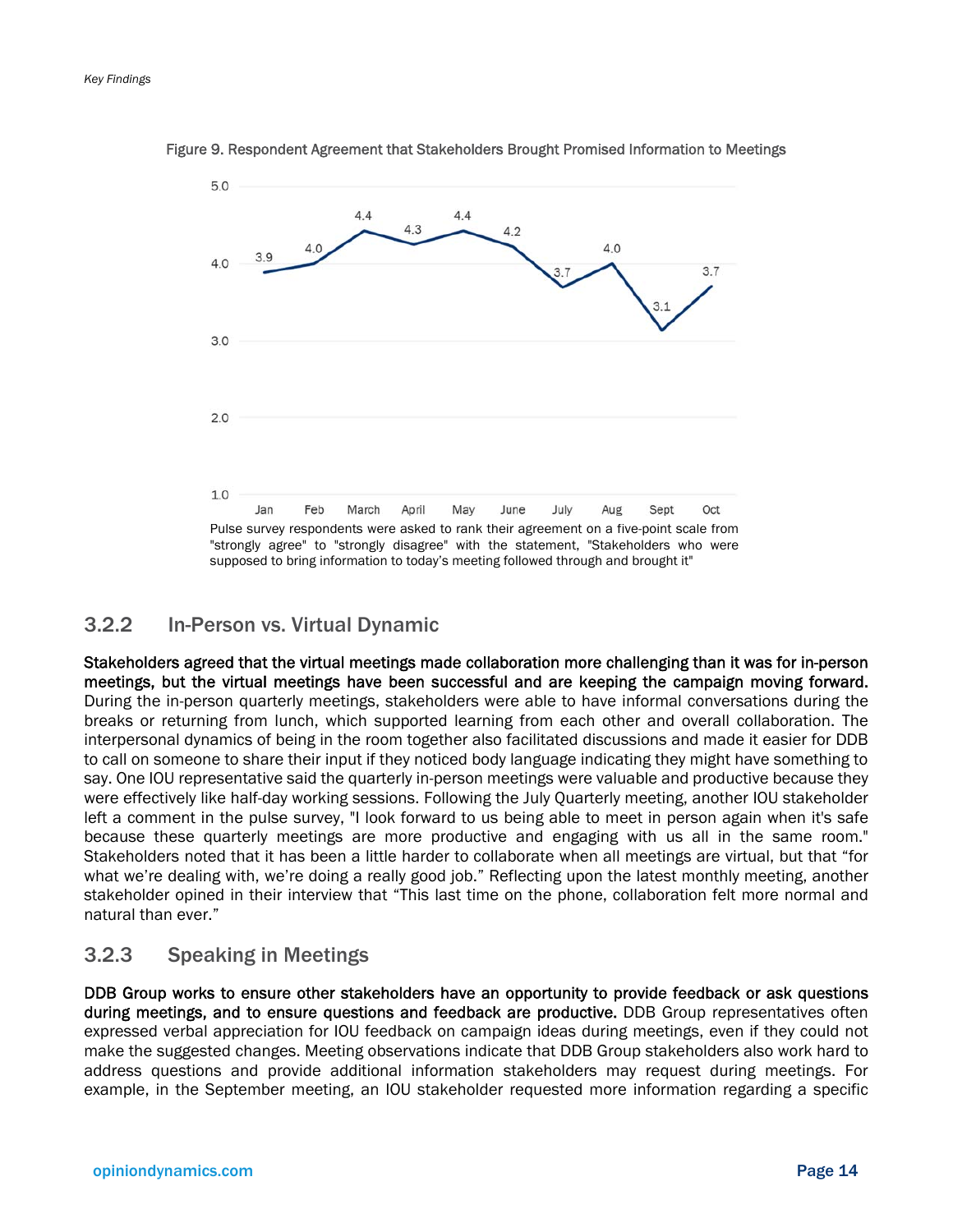metric. A DDB Group representative quickly found the information and reported it back to the group within a few minutes. Stakeholders also largely agreed that questions and comments offered by others in the meeting were productive and/or contributed meaningfully to meeting discussions, providing an average rating of 4.2 out of five in our pulse survey (Figure 10).





The contact report sent in the days after the monthly meetings provides a follow-up mechanism if a question was not able to be addressed in the meeting. DDB strives to provide clarification and resolve discrepant IOU feedback during the stakeholder meetings or on the phone to avoid a back and forth via email, which can be challenging with such a large group. One IOU stakeholder left a comment in the April pulse survey, "I appreciate the effort from all to make sure our meetings are comprehensive and meaningful."

#### 3.2.4 Feedback on Campaign Materials

The IOU stakeholders have deep experience marketing energy efficiency programs and tips to customers in their respective service territories and understand what their customers will and will not respond to, both of which are valuable contributions to the campaign. IOU stakeholders, however, desire opportunities to provide advice earlier in the development of campaign materials. As the Consulted members of the RASCI model, IOUs provide feedback on the JCAP roadmap that guides the priorities for the year, as well as on ideas for campaign direction and collateral. DDB stakeholders reported the IOU feedback is very clear, and the insight each IOU can provide into their respective service territories helps DDB refine their creative direction for EUC.

Despite DDB stakeholder appreciation for IOU insight, IOU stakeholders reported their feedback is often solicited too late in the development process for their ideas to be incorporated into campaign materials, which may result in inaccurate or inappropriate messaging. IOU stakeholders reported it would be advantageous to be involved earlier in the materials development process to avoid messaging that could mislead or potentially alienate consumers.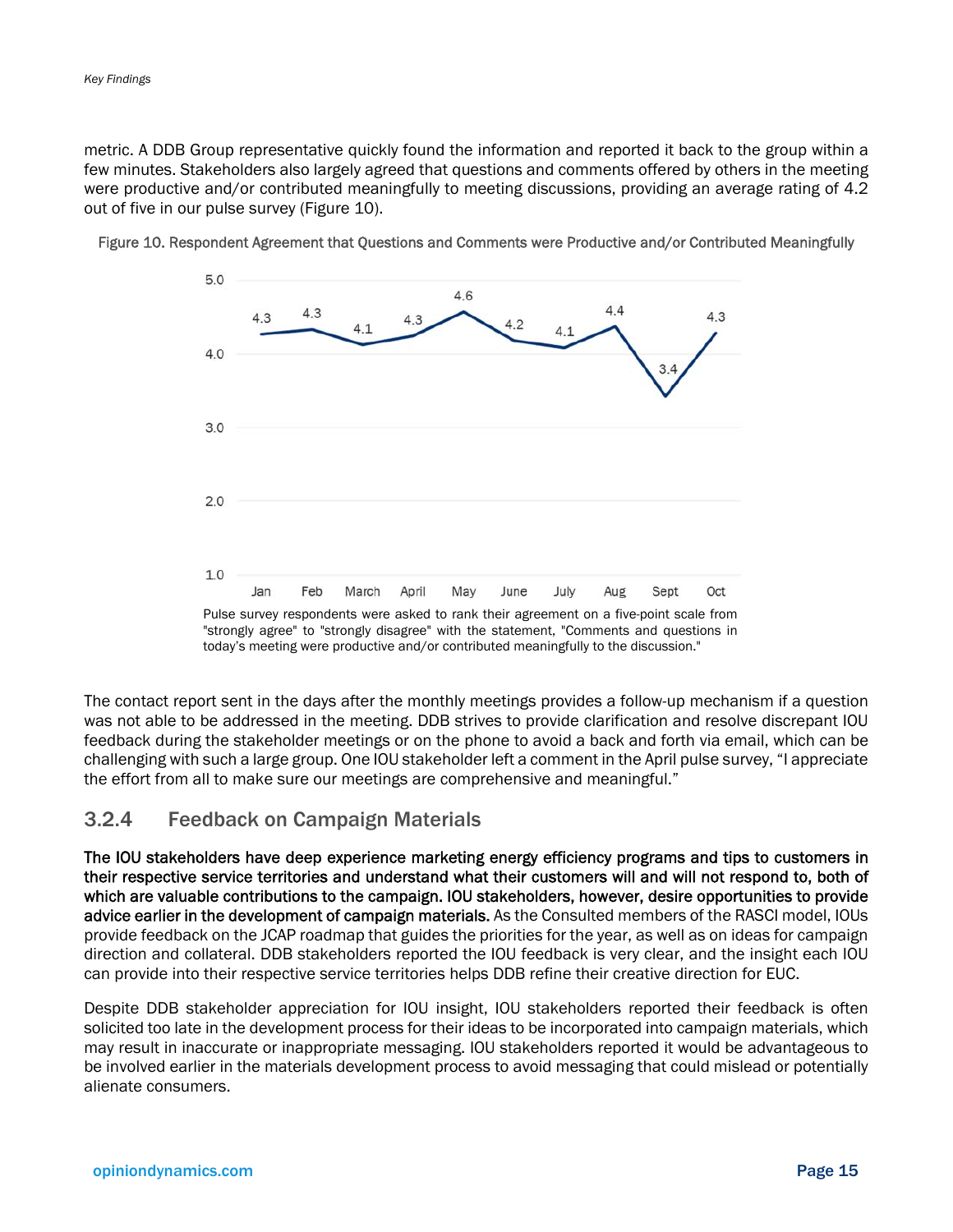Stakeholder interviews and observational notes revealed several examples where DDB Group did not incorporate IOU stakeholder suggestions, either because DDB Group solicited their feedback too late to incorporate, or for another reason.

- During stakeholder interviews, two IOU stakeholders recalled the Million Heirs campaign. One IOU stakeholder noted this was a beautiful campaign and it reminded them of a tourism advertisement, but they felt the images used in the campaign were geared toward upper-middle class Californians and left out low-income and disadvantaged communities. This IOU stakeholder was also concerned that some of the terminology used in this campaign was inappropriate, and not language the IOU would use in their marketing materials. Another IOU stakeholder reported that DDB solicited feedback too late in the development process for this campaign, and when the IOUs provided feedback there was not much that could be done since the materials were already being produced.
- In another example, an IOU stakeholder recalled a creative that featured images of horses running freely. This stakeholder acknowledged this imagery was beautiful and the materials looked good, but there had recently been a wildfire in Southern California in which many horses died. All the IOU representatives pushed back on running this campaign creative with the images of horses, yet it was published.
- **During the August meeting, DDB Group presented a draft script and images for an EUC manifesto** video. After DDB presented their idea, one IOU stakeholder suggested altering the script to use "will" in place of "can" to evoke more personal responsibility to Californians who may see the video. DDB Group stakeholders agreed that "will" did sound stronger and suggested altering the script to use "will" in the latter half of the video. Another IOU stakeholder suggested a similar minor script alteration: changing "but" to "and" in one of the last frames. During the September meeting, DDB Group provided an update on the status of the manifesto video along with a copy of the script and images used in the video, the evaluation team noticed they had not incorporated either IOU suggestion.

The IOUs have specialized knowledge built on decades of experience and are highly aware of what will resonate with customers in their respective service territories. IOU feedback can help ensure messaging is accurate and appropriate for the statewide campaign and all audience members. One IOU stakeholder praised DDB for acknowledging and correcting mistakes in campaign materials, even when they have already gone into the field. This IOU stakeholder suggested the IOUs can be a resource to vet campaign materials for accuracy since each IOU may administer programs slightly differently.

Representatives from DDB Group mentioned they can get conflicting feedback from the IOU stakeholders and incorporating each point can be a challenge. DDB Group values all the stakeholders' perspectives and they feel it is important to hear feedback from each region since programs are often regionally based. They understand that each IOU is unique, and they cannot make blanket statements in communications. DDB Group is actively working toward making sure they address all stakeholder concerns and ensuring all stakeholders feel heard.

# 3.3 Organizational Autonomy

The Organizational Autonomy dimension of collaboration recognizes that each stakeholder has their own organizational interests while also cooperating with others in pursuit of group interests. Stakeholders' reactions on this dimension varied from neutral to light agreement that the discussions in monthly meetings were useful to their own ME&O efforts.

#### 3.3.1 Usefulness to Stakeholders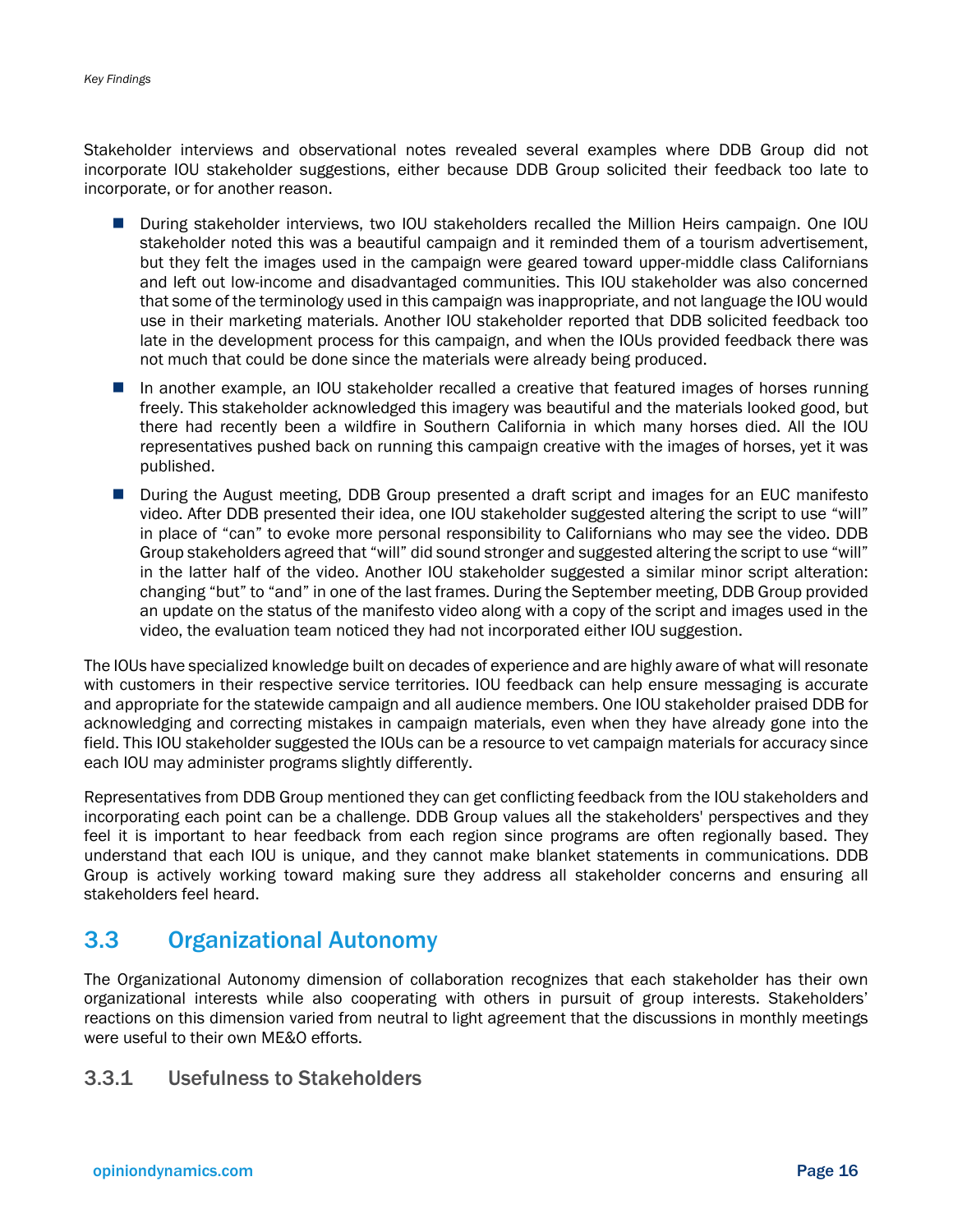5.0

Although most stakeholders agreed the Collaboration section of each meeting was the most useful to their organization, some stakeholders questioned the usefulness of monthly meetings to their organization. Several stakeholders questioned the usefulness of the monthly meetings to their organizations' own ME&O efforts, especially with the current format. One stakeholder even went so far as to suggest DDB Group hold only quarterly meetings.

Pulse survey data show that IOU and other energy-focused stakeholders do not strongly agree the discussion and collaboration during each meeting is useful to their organization's ME&O efforts. Although respondents generally agreed discussion was useful at the beginning of the year, pulse survey responses trended more neutral and negative as the year progressed. Stakeholders had lower levels of agreement with this statement more than any other we asked about, giving it an average rating of 3.5. Figure 11 shows the average rating by month respondents gave to that statement.



Figure 11. Respondent Agreement that Discussions are Useful to Their Organization's ME&O Efforts

Pulse survey respondents were asked to rank their agreement on a five-point scale from "strongly agree" to "strongly disagree" with the statement, "Today's discussion will be useful to my organization's ME&O efforts." Only IOU and REN stakeholders responded to this question. The number of responses each month ranged from two to five.

This issue is especially pronounced for the utilities that provide natural gas service to their customers. The energy efficiency tips and messaging of the statewide campaign is focused mostly on electricity savings, while natural gas tips and messaging are sometimes omitted from campaign materials. Several stakeholders brought up this issue, saying they understand the importance of including all perspectives in the campaign and appreciate when the natural gas IOU stakeholders speak up during meetings to advocate for more natural gas inclusion. Notably, one IOU stakeholder reported even though they frequently recommend DDB Group add more natural gas tips to the campaign, they have not seen any benefit to their IOU as a result of the campaign.

Given that the EUC campaign is funded by consumers who use both natural gas and electricity, focusing on electricity and deemphasizing natural gas tips in the campaign is not serving a large portion of ratepayers with natural gas loads. In the October quarterly meeting, a DDB Group representative mentioned that upcoming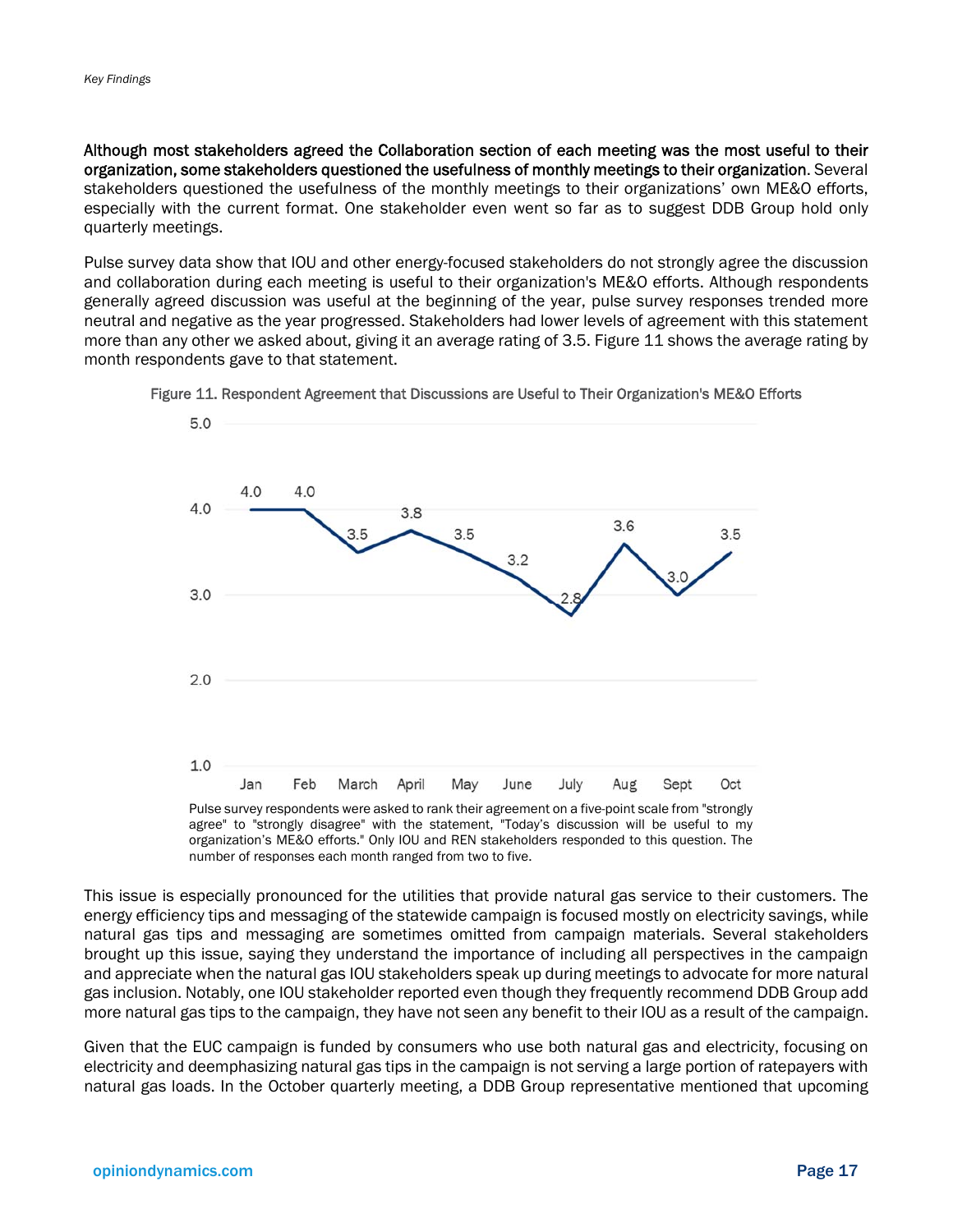wintertime messaging will include natural gas tips. Residential and commercial natural-gas-saving tips are particularly important in helping California realize its greenhouse gas reduction and clean energy goals.

#### 3.3.2 EUC Funding

Two IOU stakeholders expressed concern that the campaign's funding rules prevented important information from going out to their customers. The EUC campaign is funded through ratepayer dollars that must be used for energy efficiency or demand response. However, the economic downturn during the pandemic meant that many Californians were now eligible for income-based rate plans, yet the campaign cannot promote the California Alternative Rates for Energy (CARE) and the Family Electric Rate Assistance (FERA) rate plans because they are not efficiency programs. DDB Group understands how important these programs are for vulnerable Californians and that the IOUs are working hard to promote these programs independent of the statewide campaign. One interviewed DDB Group representative said, "Right now things the IOUs need help with the most, we can't help with." IOU stakeholders echoed this sentiment and underscored the need to promote these programs as much as possible to help their customers, "These are things that can't be amplified through the statewide campaign, but they are very important information for our customers to be aware of right now."

The CPUC made a special allowance to add a section to the homepage of the EUC website with information on CARE and FERA. The IOU stakeholders are grateful for this allowance, but some would like the CPUC to do more to promote these programs.

### 3.4 Mutuality

The Mutuality dimension of collaboration is satisfied when the stakeholders mutually appreciate the issue on which they are collaborating. Stakeholders were proud of their collaboration and teamwork and how they were able to quickly adapt to changing circumstances, though some felt better communication was needed about campaign performance around key metrics.

#### 3.4.1 Campaign Outcomes

Stakeholders have unanswered questions about the campaign's achievements to-date, including if the campaign is on track to meeting the goals set out in the five-year JCAP. Absent the presentation of campaign performance against metrics across years, stakeholders were unsure how successful the SW ME&O campaign has been. In our interviews, the stakeholders asked broad questions, such as: "How effective is the campaign overall?" and "Is this campaign making a difference?" One stakeholder stated, "We don't really understand what we get out of the marketing." Other questions they wanted answered where possible included:

- How is the campaign performing in relation to what it set out to accomplish in the five-year JCAP? Is the campaign on or off track to meeting those goals?
- What is the success of the campaign as a whole and how does it compare to similar campaigns of this size and funding?
- **For how long do the marketing messages and energy-saving tips stick with the consumer (one day,** one week, two years)? How much does the messaging resonate with them (i.e., how much do they care)?
- Are the customers doing the energy-saving tips? Are they hearing the energy-saving tips from other sources in addition to EUC?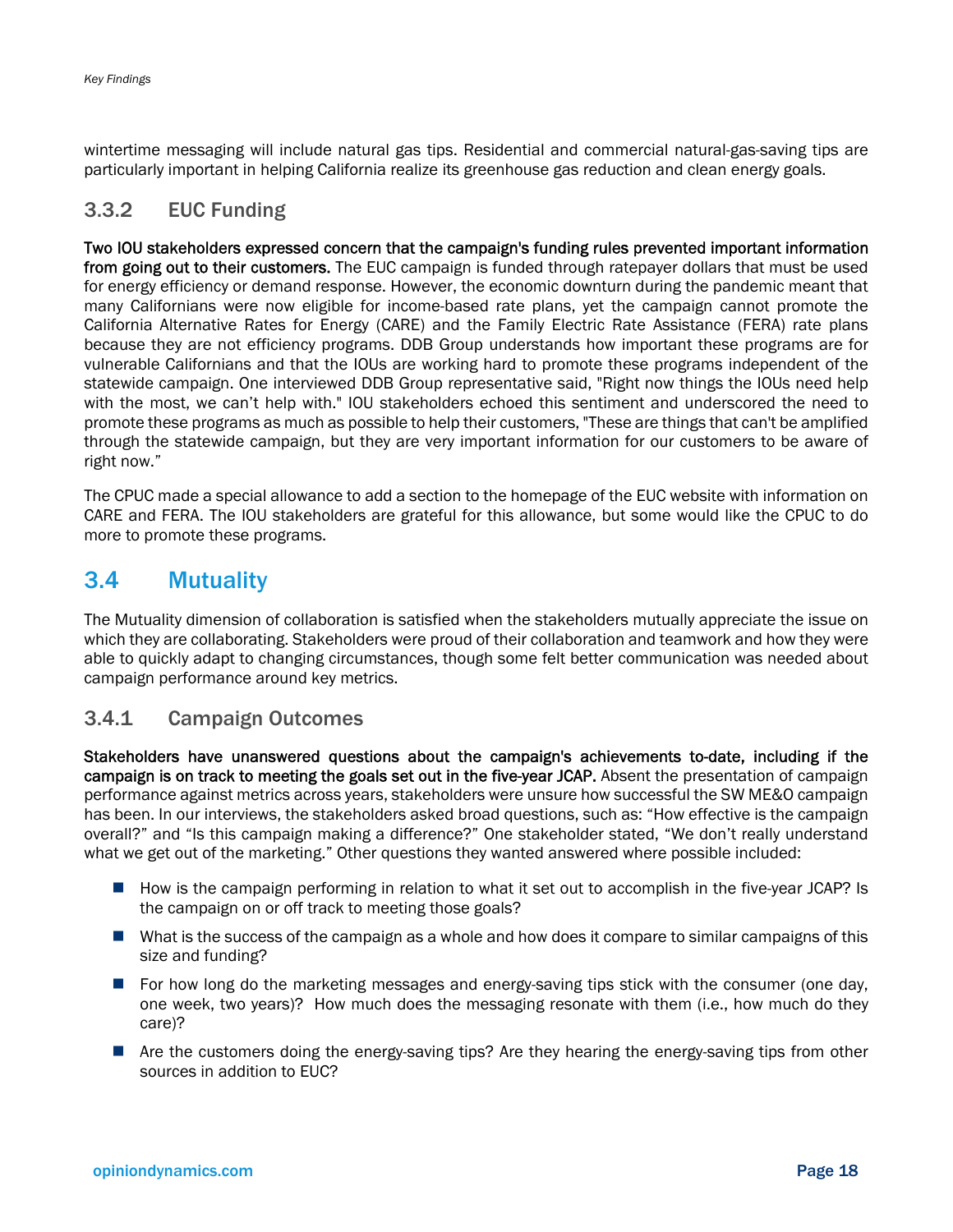- How much energy has been saved because of the campaign? While the stakeholder who mentioned this recognized it is "not realistic" to know—they wish they could know how much energy different groups saved and at what cost.
- Is the campaign cost-effective? How much are we spending per lead generated to an IOU program?

While some of these questions are outside the scope of what is currently being assessed related to campaign performance (e.g., energy savings achieved), DDB Group may be able to improve stakeholder confidence in the campaign by providing more interpretation of campaign performance metrics or a year-over-year comparison of key performance indicators. Additionally, DDB Group and the evaluation team should continue to leverage the monthly and quarterly stakeholder meetings to present key research findings related to campaign performance to ensure all stakeholders have insight into how the campaign is performing.

#### 3.4.2 COVID-19 Pivot

The campaign's pivot in response to COVID-19 represented a fast turnaround project that provided timely information to help Californians in crisis. In March of 2020, Californians found themselves under a "shelterin-place" order and staying home. Many had lost their jobs and income at a time when their home energy bills would likely rise due to being home all day. As a result, the CPUC asked DDB to create a workstream that highlighted energy efficiency messaging to save energy at home. A "wide range of CPUC offices," DDB, and its partners collaborated to produce a TV commercial, radio ads, and social media posts to help Californians save energy at home.

At the same time, the pandemic paused many of the IOUs' programs, including those for which DDB had been creating campaign collateral—particularly the ESA program and small business programs. DDB Group had been working closely with the IOUs and other stakeholders in late 2019 and early 2020 to develop promotions to encourage households to see if they are eligible for ESA and connect small and medium businesses (SMBs) with resources to save energy. Once the Governor issued the shelter-in-place order, DDB Group reacted nimbly and put those campaigns on pause. As one interviewed DDB representative described it, "We had a SMB campaign ready to launch before the businesses all shut down, and only some can come back. The purpose of those campaigns was to drive interest for the IOU programs and there's no point if the IOUs aren't prepared to go out and fulfill the new customers." It was disappointing for all parties to have to shelve the SMB campaign, but it was necessary given the situation. An IOU representative echoed this sentiment, saying:

Nobody wants to see all of that hard work get scrapped. But it's the very reason why we have to have those collaboration sessions, because things like a pandemic can drastically impact what is priority for the IOUs and how we're moving forward or not with certain programs. So, we can't have something at the statewide level be in the market when we're not supporting it locally in the way that we would pre-COVID.

Another stakeholder reflected on the campaign's response to COVID in their interview and said, "Being able to activate quickly and help Californians was a high point."

#### 3.4.3 Collaborative Success

The interviewed representatives agreed that the teamwork and collaborative efforts have been the greatest success of their work so far. Stakeholders from DDB Group and the IOUs agreed that their teamwork has improved the quality of the campaign. The IOU stakeholders praised the groups' willingness to hear ideas from other stakeholders and ability to bring their diverse knowledge together to create a campaign that is greater than the sum of its parts. DDB Group also hailed specific campaign efforts like ESA, small business initiatives,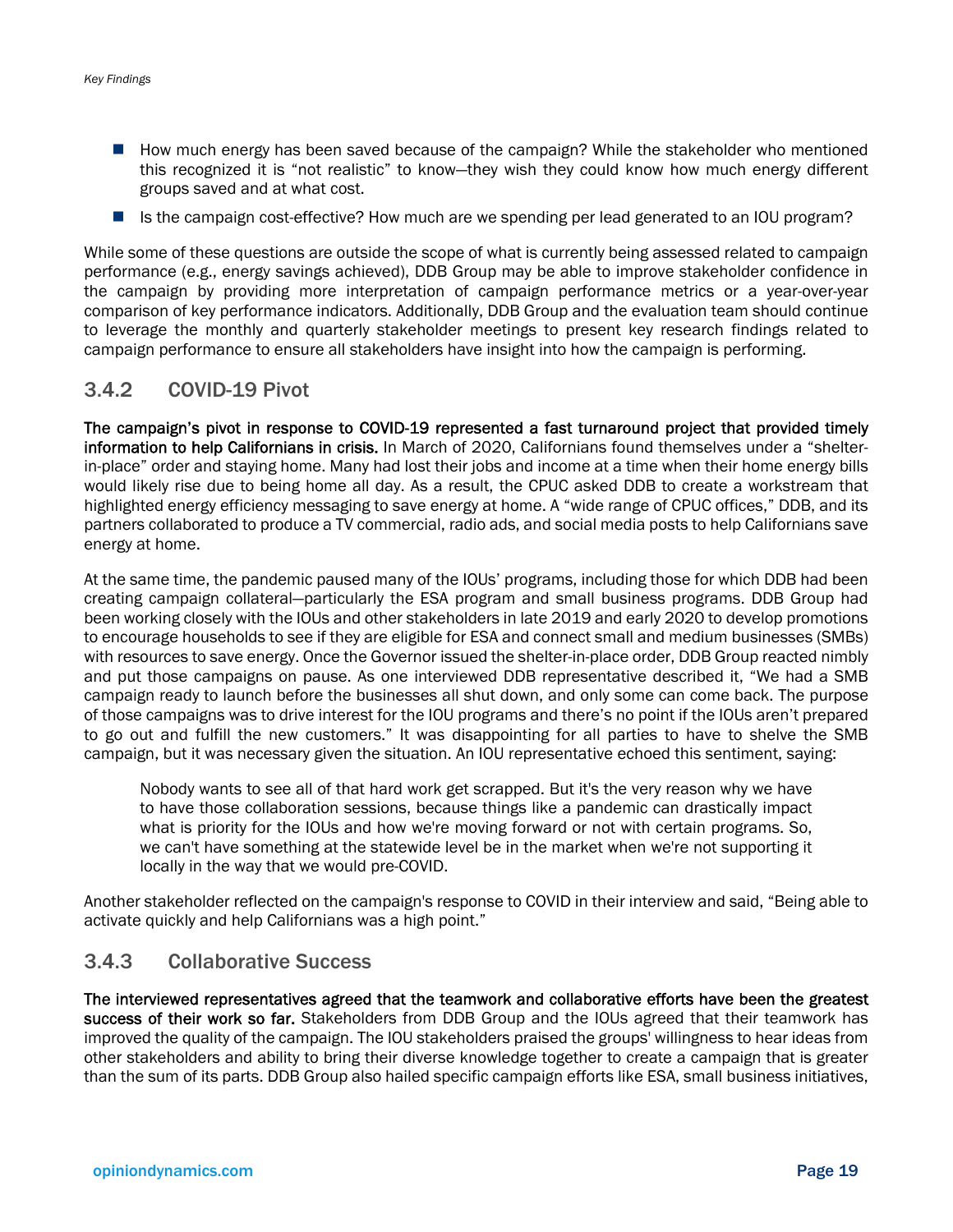and the National Night Out event last year. One IOU stakeholder wrote in the pulse survey that "this is a great team and I'm proud of our collective efforts."

Pulse survey data also support the notion that stakeholders find collaboration to be extremely valuable. Two of the pulse survey questions aimed to gauge how respondents felt about the collaborative efforts. Stakeholders strongly agreed that there is value in collaboration with the other stakeholders, giving it an average rating of 4.6, the highest average score of all the statements in the pulse survey (Figure 12).



#### Figure 12. Respondent Agreement with Value of Collaborative Efforts

Pulse survey respondents were asked to rank their agreement on a five-point scale from "strongly agree" to "strongly disagree" with the following statement, "Based on my experience in today's meeting, I think there is value in collaborating with the other EUC stakeholders."

### 3.5 Norms

The Norms dimension of collaboration is met when involved parties feel that each organization is committed to the collaborative process and desired outcomes. Surveyed stakeholders agreed that other organizations care about the success of the campaign.

Stakeholders recognized that other stakeholders involved in the statewide ME&O seem to genuinely care about the success of the statewide ME&O campaign. Indeed, stakeholder respondents provided an average rating of 4.4 for this statement, indicating they strongly agree their colleagues care about the success of the EUC campaign (Figure 13).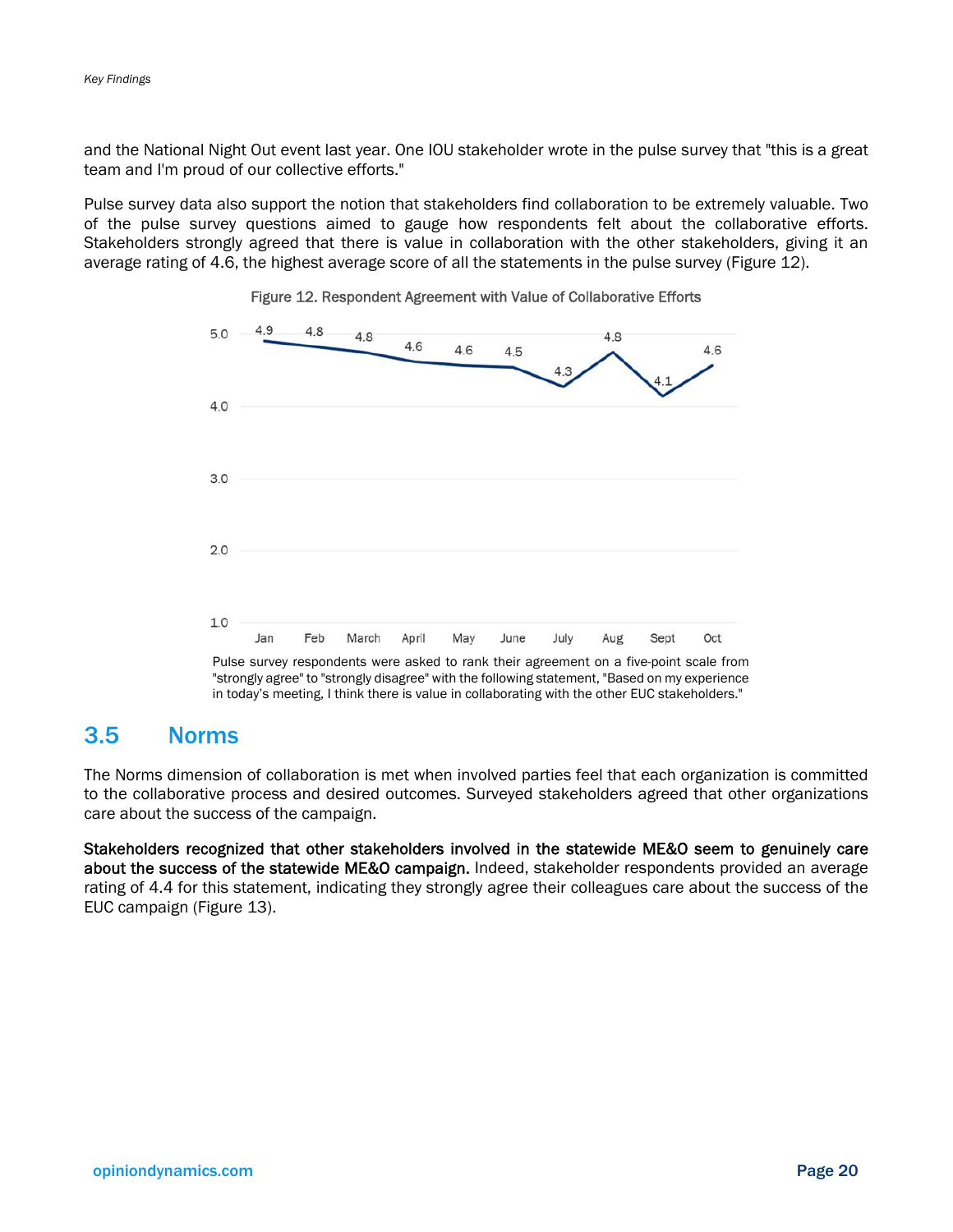

Figure 13. Respondent Agreement that Others Genuinely Care About the Success of the ME&O Campaign

Pulse survey respondents were asked to rank their agreement on a five-point scale from "strongly agree" to "strongly disagree" with the following statement, "The representatives from the stakeholder organizations seem to genuinely care about the success of the statewide ME&O campaign."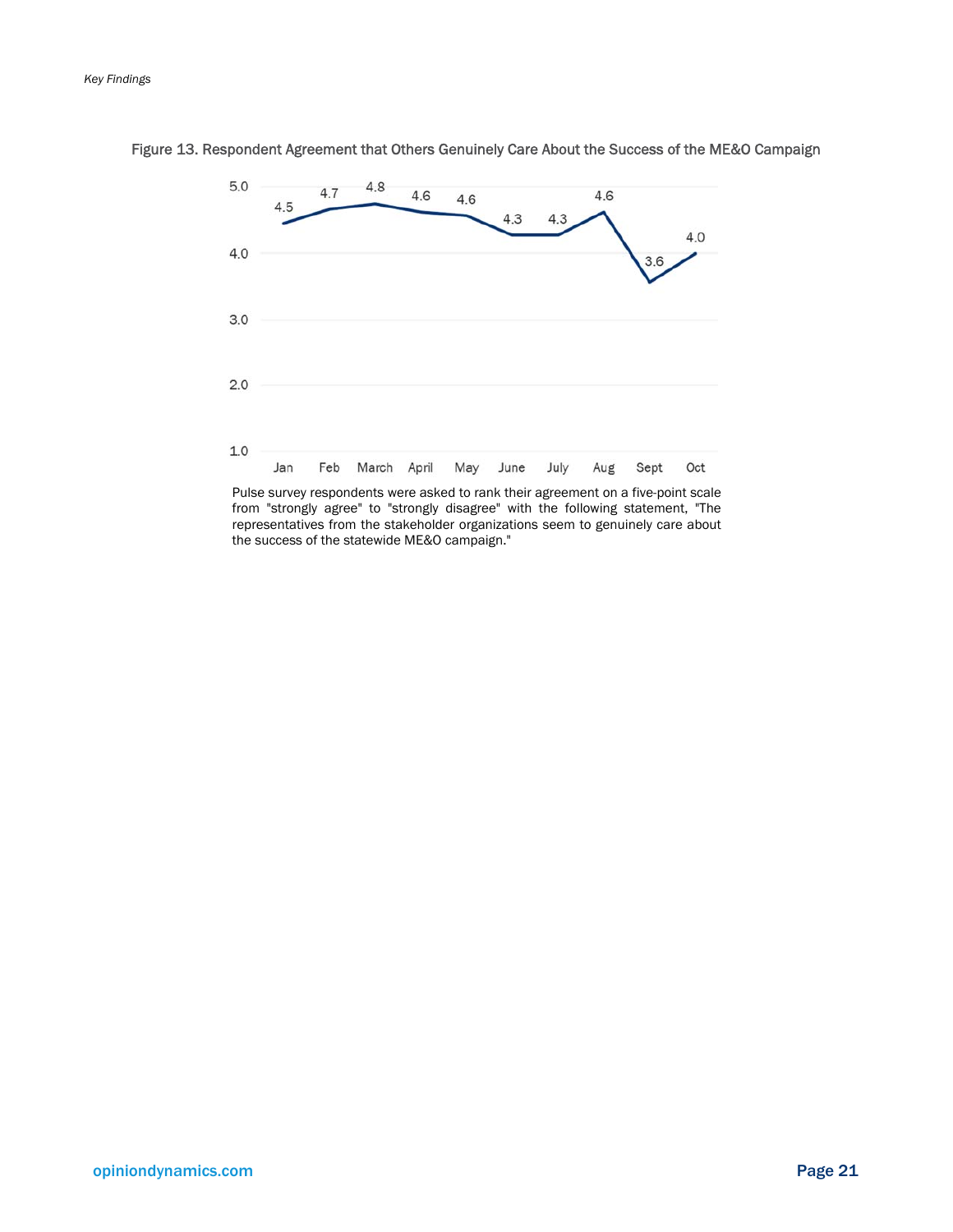# 4. Conclusions and Recommendations

The evaluation team offers the following conclusions and recommendations:

- **The RASCI model is appropriate but soliciting IOU feedback earlier in the material development** process could ensure more useful messaging. The RASCI model provides a structure for collaboration and stakeholders follow their defined role within the model. The IOU stakeholders agree their current level of involvement in the EUC campaign is appropriate given their RASCI model role; however, some suggested they could improve the campaign by providing strategic feedback earlier in the campaign idea development process to help ensure messaging is accurate and appropriate for the statewide campaign and all audience members.
	- **Recommendation 1: When feasible, DDB should consider seeking IOU input earlier when** developing campaign ideas and utilize their expertise as a resource to ensure appropriate messaging.
- **Meetings provide a structured setting for collaboration to take place, but one meeting section has** room for improvement. Monthly and quarterly meetings are an effective venue for IOU stakeholders to stay plugged into the campaign. The Looking Ahead and Collaboration sections of each meeting provide valuable opportunities for stakeholders to ask questions, discuss new campaign ideas, and provide program updates. However, the Looking Back section can sometimes be tedious and provide fewer opportunities for collaboration.
	- **Recommendation 2: DDB** should consider distributing meeting slides earlier and changing the Looking Back section of meetings to a question-and-answer format to allow for more collaboration.
- **EUC stakeholders quickly adapted to emerging needs.** In response to the COVID-19 pandemic, DDB Group switched the format of the quarterly meetings from in person to online and utilized WebEx as a video conferencing and screensharing tool. Although the online format is not as engaging as meeting in person, stakeholders agreed the virtual meetings are successful in keeping the campaign moving forward. DDB Group was also able to pivot the campaign's messaging to focus on helping Californians save energy during shelter-in-place orders. DDB Group reacted swiftly to the statewide order to put other campaign efforts on hold, including the SMB campaign the group had been collaborating on for several months at that point, to provide messaging that promoted saving energy while staying at home.
- Stakeholder collaboration has been successful and improved the quality of the campaign. Stakeholders from DDB Group and the IOUs all remarked positively on their teamwork and collaboration on campaign ideas, creating a product better than any organization could do individually. DDB Group stakeholders understand the importance of including the IOU perspective, and the IOU stakeholders appreciate DDB Group's willingness to hear their ideas. Collaboration in the ad hoc meetings, in particular, has been especially valuable for stakeholders to discuss specific program areas and ideas.
- The EUC Campaign places more emphasis on electricity-saving tips, providing relatively less benefit for natural gas ratepayers and service providers. As California is putting increasing attention on climate goals, reducing natural gas usage will help California realize greenhouse gas reduction goals. Stakeholders from IOUs that provide natural gas service suggested they see little benefit to this part of their organizations as a result of the EUC campaign.
	- **Recommendation 3: Though EUC prioritizes natural gas tips during winter and cooler months,** including more natural gas tips will benefit both ratepayers and the natural-gas-providing utilities.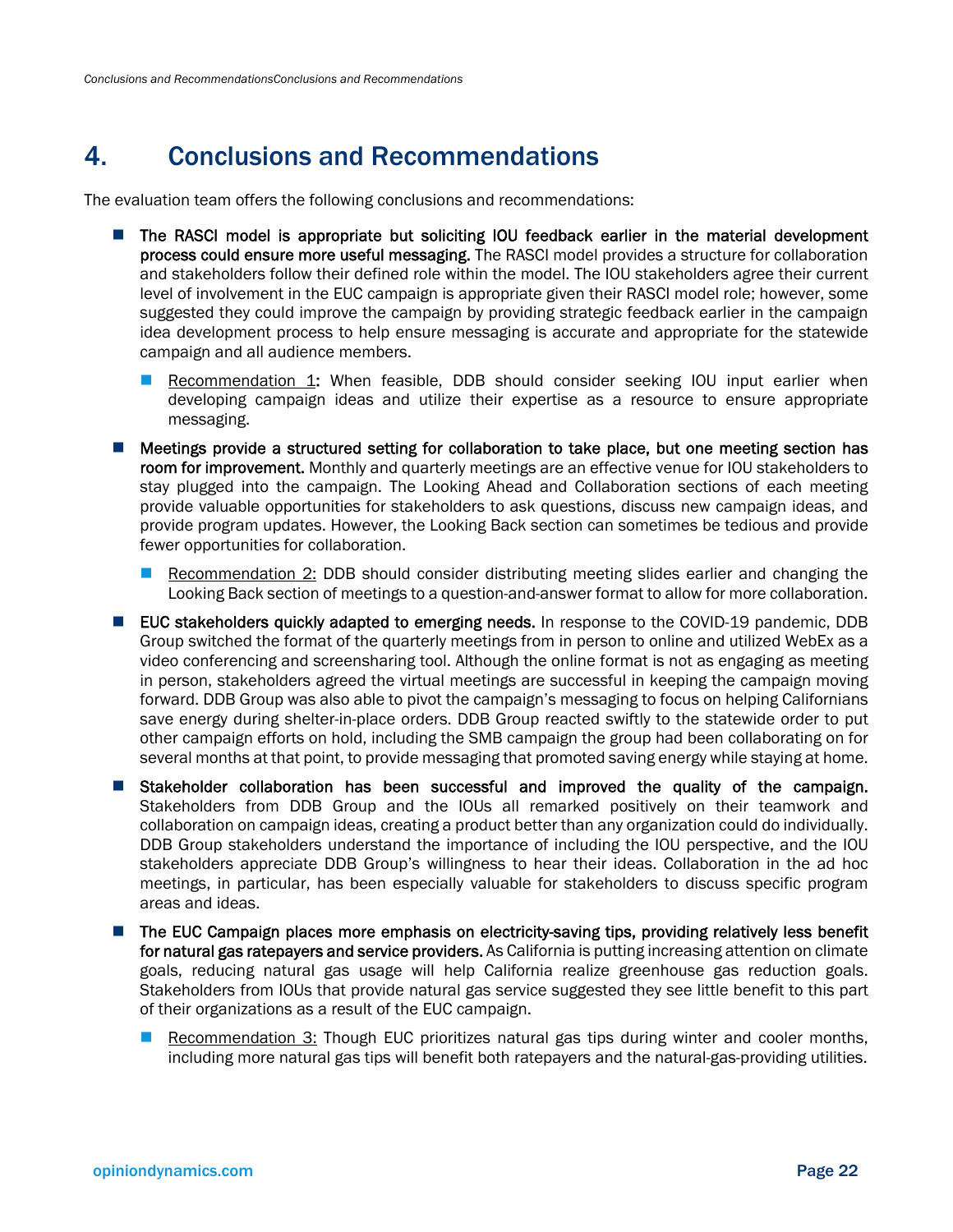# Appendix A. Dimensions of Collaboration

In 2019, the evaluation team established a set of evaluation criteria to measure the success of the collaborative process. Table 5Table 5. Dimensions of CollaborationError! Reference source not found. lists the dimensions of collaboration and how the evaluation team operationalized them to examine stakeholder collaboration in the SW ME&O efforts.

| <b>Dimension</b>           | <b>Evaluation Criteria</b>                                                                                                                                          | <b>Research Question(s)</b>                                                                                                                                                                                                                                                                                                                                                                  |
|----------------------------|---------------------------------------------------------------------------------------------------------------------------------------------------------------------|----------------------------------------------------------------------------------------------------------------------------------------------------------------------------------------------------------------------------------------------------------------------------------------------------------------------------------------------------------------------------------------------|
| Governance                 | Parties agree to rules and a<br>structure that guide joint<br>decision-making                                                                                       | Do stakeholders find the structure of the collaborative process<br>effective and appropriate?<br>Do stakeholders feel the point at which various parties provide<br>feedback in the campaign and materials development process is<br>appropriate?<br>Do stakeholders feel they have enough time to review, consider, and<br>provide feedback on campaign direction and associated materials? |
| Administration             | Roles, responsibilities, and<br>communication<br>channels<br>are outlined and followed                                                                              | Do stakeholders provide resources or information when asked?<br>Do stakeholders feel their contributions are taken into account?                                                                                                                                                                                                                                                             |
| Organizational<br>autonomy | Recognition<br>that<br>each<br>stakeholder has its own<br>organizational<br>interests<br>while also cooperating with $ $<br>others in pursuit of group<br>interests | What benefits do stakeholders see to their participation in the<br>process?<br>Do stakeholders feel monthly and quarterly stakeholder meetings are<br>useful to their organization and its ME&O efforts?<br>What value do the smaller, ad hoc meetings add to the collaborative<br>process from the stakeholders' perspectives?                                                              |
| Mutuality                  | Involved parties mutually<br>appreciate the issue on<br>which they are collaborating                                                                                | Do stakeholders think the collaborative process will lead to an effective<br>ME&O campaign?                                                                                                                                                                                                                                                                                                  |
| <b>Norms</b>               | Involved parties feel<br>that  <br>organization<br>is l<br>each<br>committed<br>to<br>the I<br>collaborative process<br>and I<br>desired outcomes                   | Do stakeholders feel that all parties are committed to participating in<br>the process?<br>Do stakeholders feel that all parties are committed to making the SW<br>ME&O campaign as effective as it can be?<br>Do stakeholders feel their perspective/input is valued?                                                                                                                       |

#### Table 5. Dimensions of Collaboration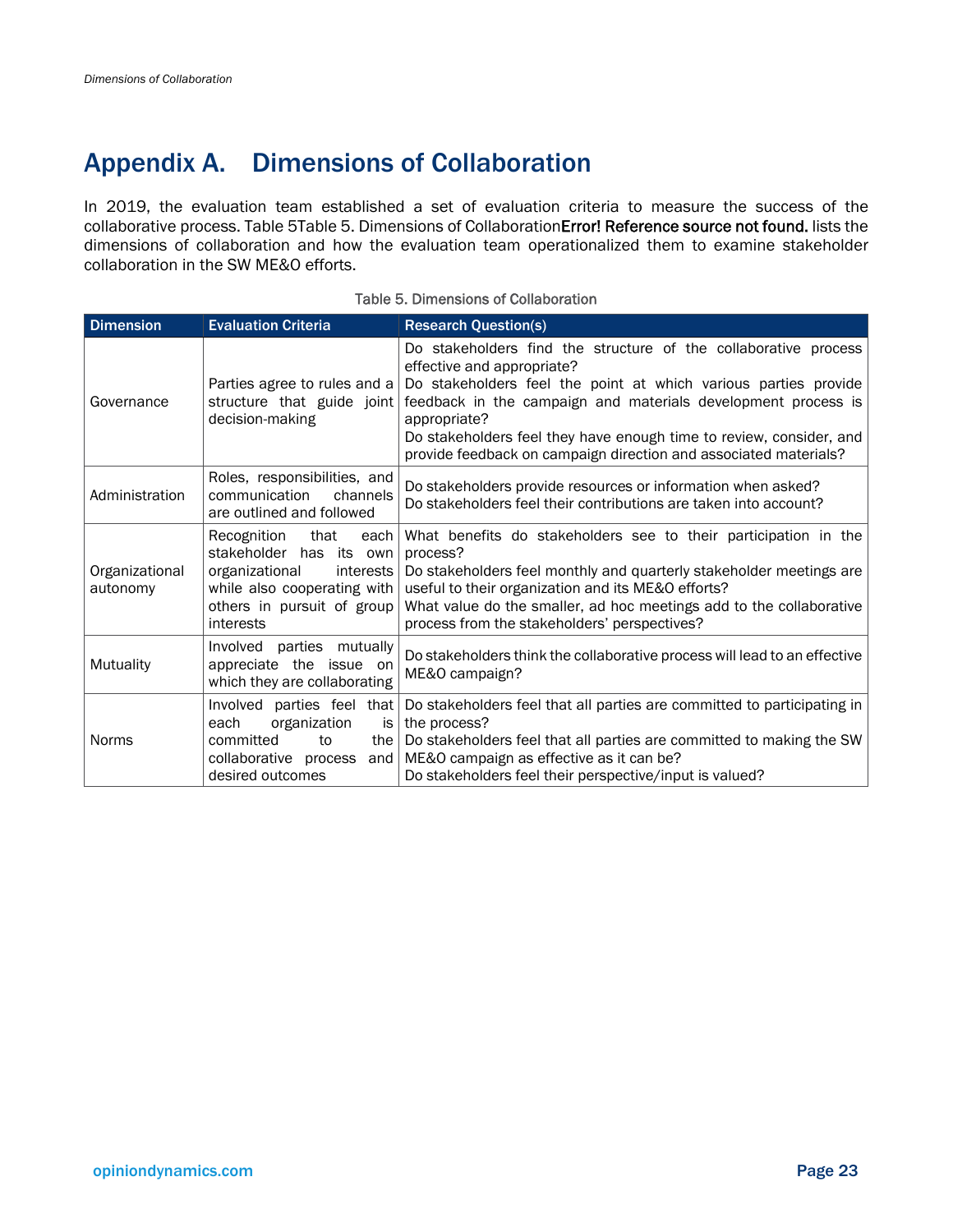# Appendix B. Post-Collaboration Pulse Survey Instrument

To start the survey about your experience in the latest Energy Upgrade California stakeholder meeting, click "next" below to begin. Please rate your level of agreement with each of the following statements.

#### PROGRAMMER:

[SINGLE RESPONSE FOR ALL QUESTIONS] [DO NOT DISPLAY HEADINGS "GOVERNANCE," "ORGANIZATIONAL AUTONOMY" ETC.]

### Governance

#### [SHOW ALL]

Q1. I had sufficient opportunity to share what I wanted to say at today's meeting.

- 1. Strongly disagree
- *2.* Disagree
- *3.* Neither agree nor disagree
- *4.* Agree
- *5.* Strongly agree

#### [SHOW ALL]

Today's meeting was effective in keeping statewide ME&O efforts moving forward.

- 1. Strongly disagree
- *2.* Disagree
- *3.* Neither agree nor disagree
- *4.* Agree
- *5.* Strongly agree

#### [SHOW ALL]

Based on today's meeting, I would say the decision-making structure of the collaborative process, as outlined in the RASCI model, is appropriate. (RASCI defines each party's role in the structure and stands for Responsible, Accountable, Supportive, Consulted, and Informed.)

- 1. Strongly disagree
- *2.* Disagree
- *3.* Neither agree nor disagree
- *4.* Agree
- *5.* Strongly agree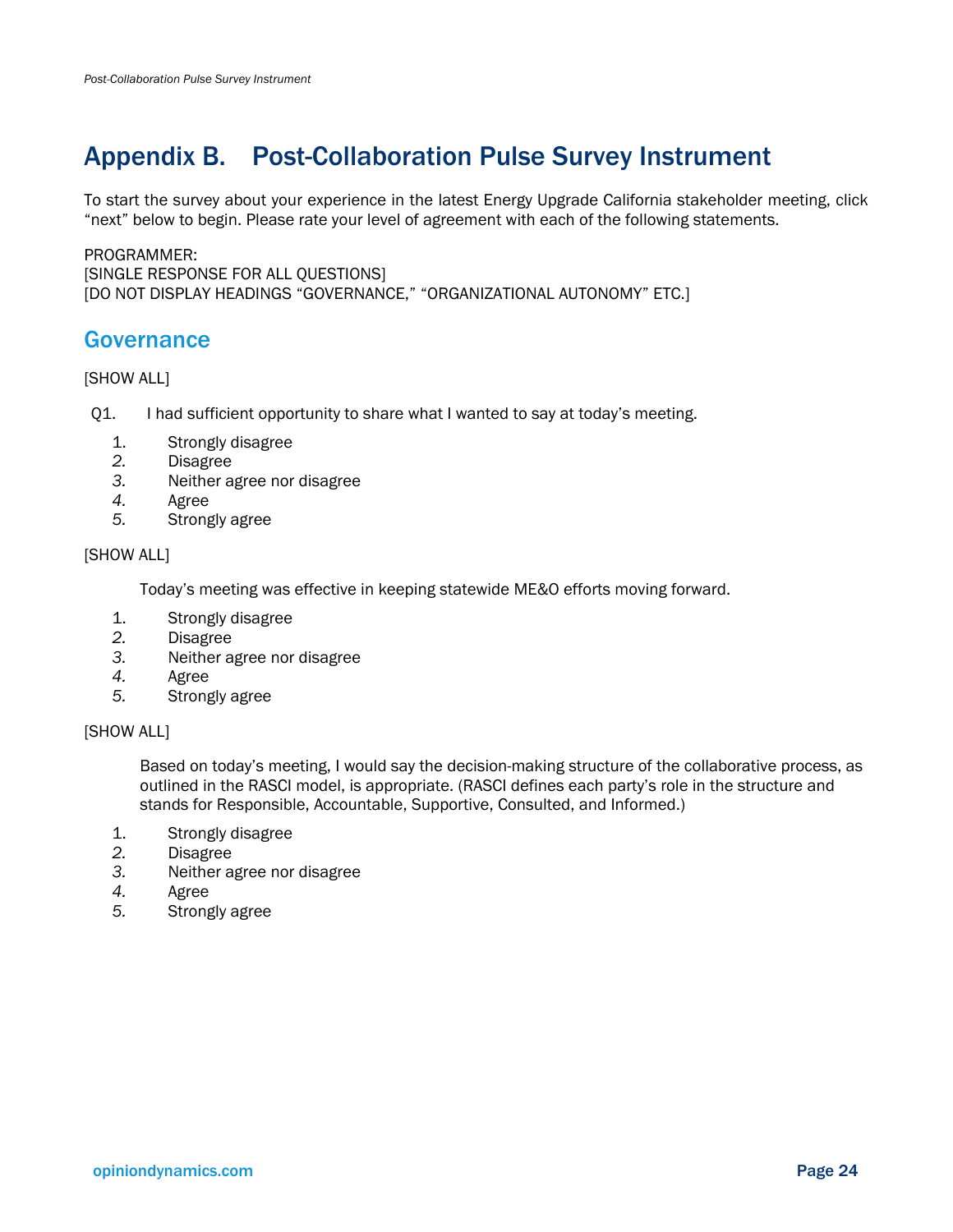# Organizational Autonomy

#### $[ASK IF DDB_Q6 = 1]$

Today's discussion will be useful to my organization's ME&O efforts.

- 1. Strongly disagree
- *2.* Disagree
- *3.* Neither agree nor disagree
- *4.* Agree
- 5. Strongly agree

# **Mutuality**

#### [SHOW ALL]

Based on my experience in today's meeting, I think there is value in collaborating with the other EUC stakeholders.

- 1. Strongly disagree
- *2.* Disagree
- *3.* Neither agree nor disagree
- *4.* Agree
- *5.* Strongly agree

### Administration

 $[ASK IF DDB_Q6 = 1]$ 

I believe DDB will seriously consider the opinions I shared in today's meeting when making decisions about campaign creative and collateral.

- 1. Strongly disagree
- *2.* Disagree
- *3.* Neither agree nor disagree
- *4.* Agree
- *5.* Strongly agree
- *6.* Not applicable I did not share opinions or feedback

#### [SHOW ALL]

Stakeholders who were supposed to bring information to today's meeting followed through and brought it.

- 1. Strongly disagree
- *2.* Disagree
- *3.* Neither agree nor disagree
- *4.* Agree
- *5.* Strongly agree
- *6.* Don't know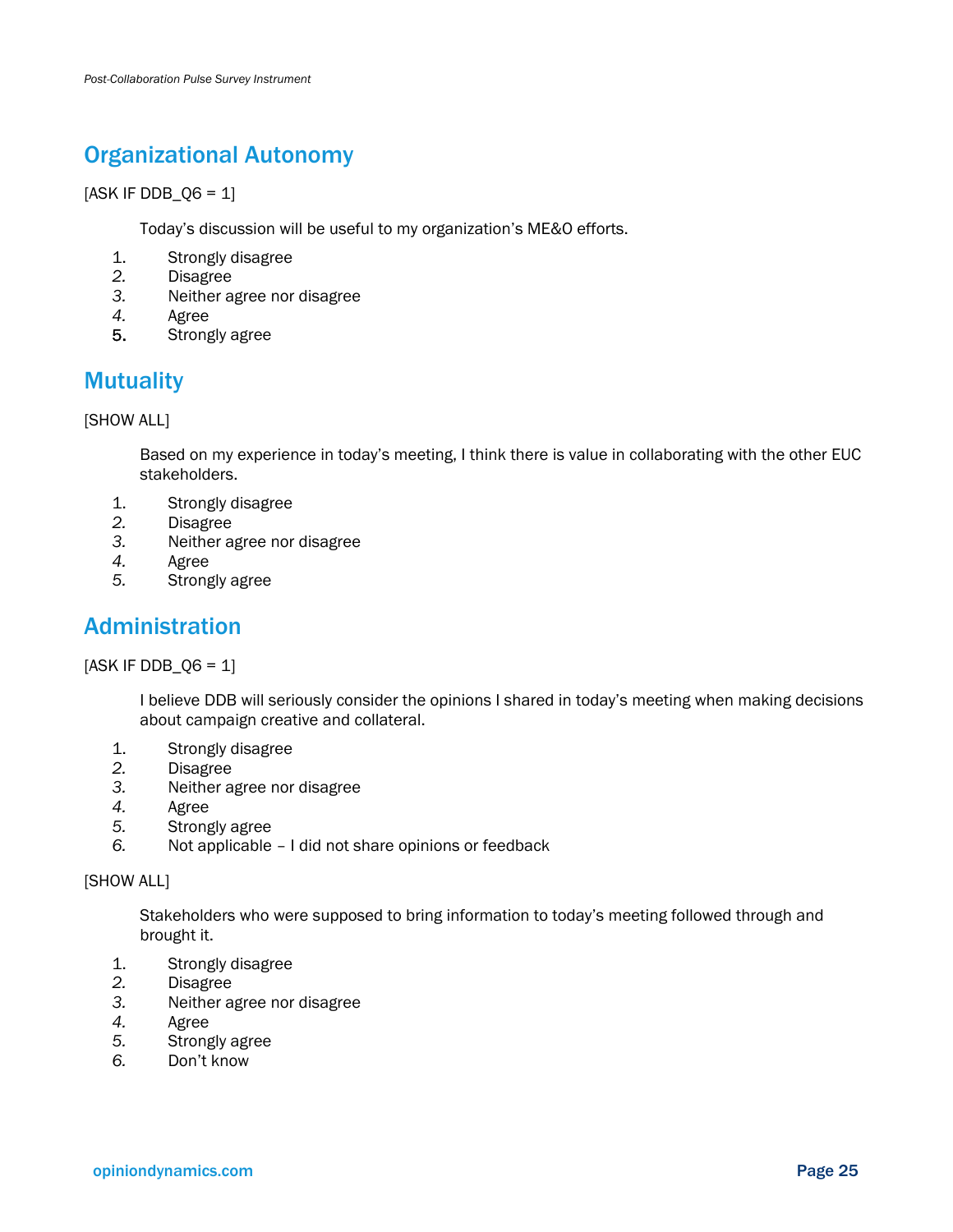### Norms

#### [SHOW ALL]

The representatives from the stakeholder organizations seem to genuinely care about the success of the statewide ME&O campaign.

- 1. Strongly disagree
- *2.* Disagree
- *3.* Neither agree nor disagree
- *4.* Agree
- *5.* Strongly agree

#### [SHOW ALL]

Comments and questions in today's meeting were productive and/or contributed meaningfully to the discussion.

- 1. Strongly disagree
- *2.* Disagree
- *3.* Neither agree nor disagree
- *4.* Agree
- *5.* Strongly agree

#### [SHOW ALL]

If you have any comments you would like to provide about today's EUC meeting or the collaborative process, please provide them here: [RESPONSE NOT REQUIRED]

1. [OPEN-END RESPONSE BOX]

#### [SHOW ALL ON NEW PAGE]

Thank you for taking the survey. You may now close your browser.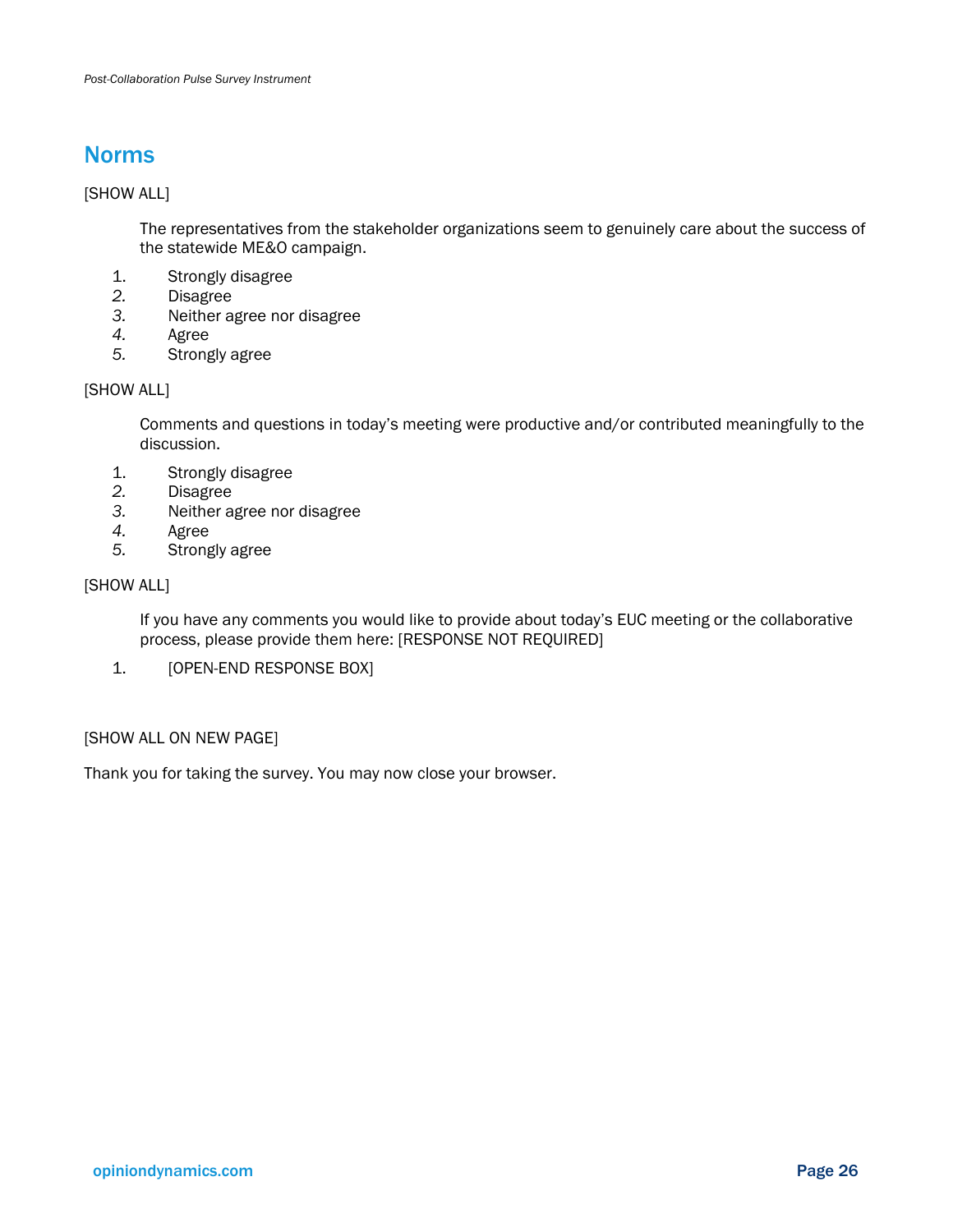# Appendix C. Stakeholder Interview Guide

# **Introduction**

Hi,

I'm \_\_\_\_ from Opinion Dynamics. Is this still a good time to talk about Energy Upgrade California? As I mentioned in my email, the goal of today's conversation is to learn from you how it's been going collaborating with the other stakeholders on the statewide marketing campaign. We'll start with talking about the ways in which your organization has participated, what's been going well and not so well, and talk about some of the outcomes of the campaign.

I'll be taking notes as we talk, but I'd like to record the conversation to help with my notetaking. Is that okay with you?

Do you have any questions for me before we begin?

# Background [ASK ALL]

Q1. To begin, I'd like to know a little bit about you. Please briefly tell me your role and your responsibilities at [ORGANIZATION]?

How long have you been in that role?

And, for how long have you been involved in the Energy Upgrade California campaign?

# Campaign Development and Collateral Review [ASK IOUs/RENs]

Thinking broadly, please tell me about how your organization is involved with the EUC campaign development activities.

- 1. Does your level of involvement feel appropriate? Why/why not?
- 2. How sufficient is the amount of time available to provide feedback on campaign strategy and creative?

When you make comments or offer suggestions to DDB, how do you feel like those contributions tend to be received?

To what extent do you feel like your feedback and suggestions are incorporated into the campaign?

- 1. Are you satisfied with that, or do you wish it was different?
- 2. Do you see the finalized materials? Are you satisfied with that (seeing or not seeing the final materials)?

# Campaign Development and Collateral Review [ASK DDB]

Please comment on your overall experience working with the stakeholders on the EUC campaign.

- 1. How is working with stakeholders beneficial?
- 2. What are the biggest challenges working with stakeholders?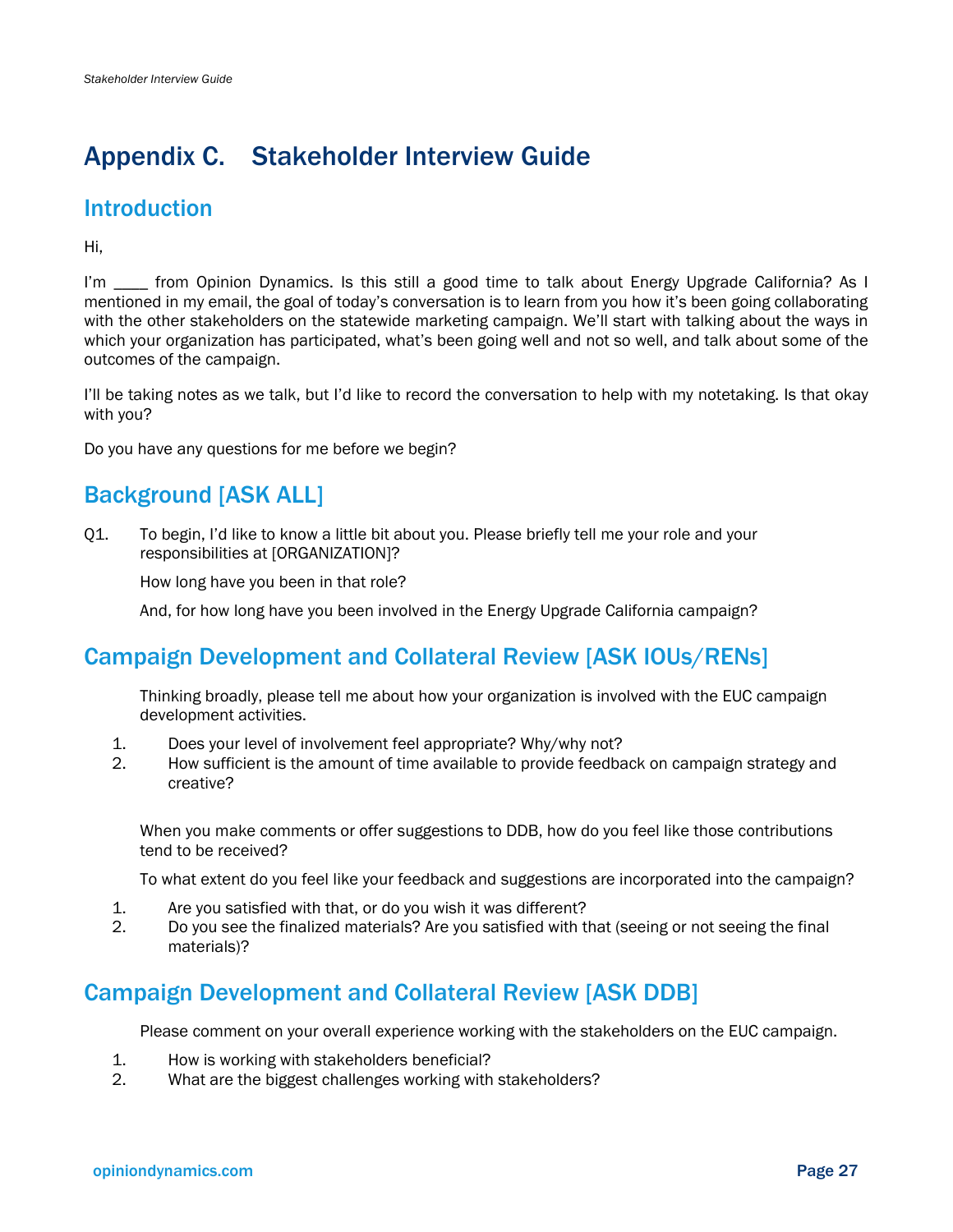How do the stakeholders contribute to campaign development?

- 1. Do they provide you the information you asked for? Are they bringing things up that you didn't anticipate to ask for?
- 2. How useful is their advice?
- 3. Is advice on campaign direction and advice on collateral equally helpful?
- 4. Besides verbal feedback in the meetings, how else do stakeholders contribute to the campaign?
- 5. How timely is their feedback? Is there feedback at the appropriate juncture (not too early or late)?

What is your process for reviewing and responding to stakeholder comments?

- 1. How often do you need to go back to stakeholders for more detail or with follow-up questions? How does that process go? Are you able to get what you need easily?
- 2. How do you communicate with stakeholders about changes made (or not made) in response to their feedback?

# Meetings [ASK DDB]

Let's talk about the monthly and quarterly EUC stakeholder meetings.

Broadly speaking, what are your thoughts on the monthly and quarterly stakeholder meetings?

1. To what extent are you getting what you need out of those meetings?

Are the monthly and quarterly stakeholder meetings an effective place to collect comments and feedback for campaign development?

- 1. How else do you receive feedback and commentary?
- 2. How do those compare to the monthly meetings? Do you have more time for discussion, more ability to share materials, are the suggestions more actionable?

The meetings have a three-part structure of looking back, looking ahead, and a collaboration element. To what extent do you think this meeting structure is helping facilitate collaboration?

- 1. When you present, are you able to provide the right level of detail or do you feel constrained?
- 2. Is the right amount of time spent on each section?
- 3. Which section is the most useful for your organization?
- 4. How satisfied are you with the level of discussion at the meetings?

Do you feel like the other stakeholders are able to fully participate in the monthly and quarterly meetings or is there something getting in the way?

- 1. Are the right people from their organizations at the meetings?
- 2. Can they invite someone else to a meeting?
- 3. If taking turns among staff, does that introduce challenges or advantages? (If needed: multiple points of contact; have to re-explain things)

Does your organization plan to make any changes this year to the stakeholder meetings or how you collect stakeholder feedback? If yes, what are they? What prompted that?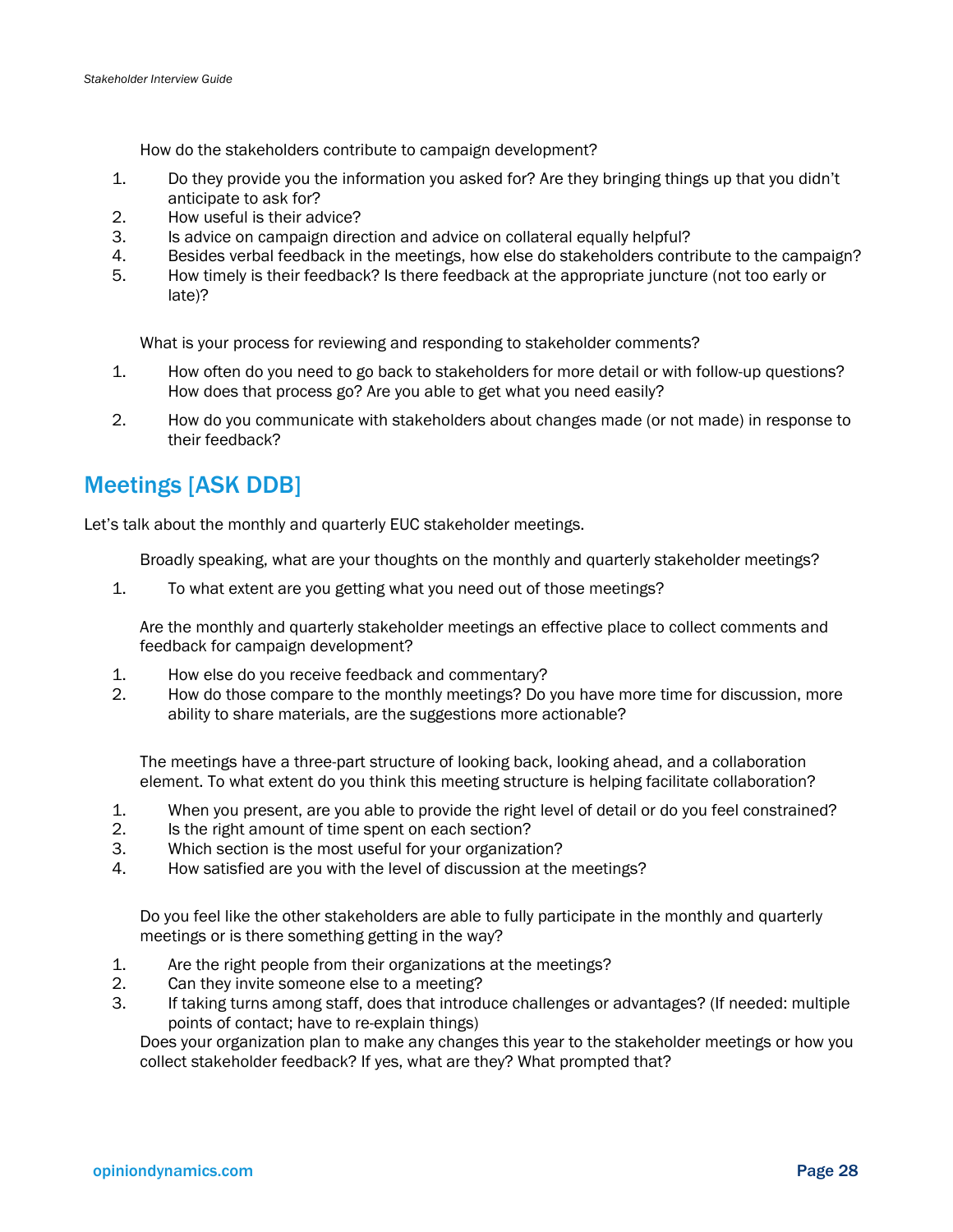How did the pivot in March and April to focus on the COVID support campaign affect the way you're collaborate with stakeholders and get their input, if at all? (If needed: Did collaboration occur differently for the COVID support campaign compared to the normal EUC energy efficiency campaign?)

What changes to the meetings do you suggest to increase collaboration among the stakeholders? (If needed: more communication, sharing of resources, different roles)

# Meetings [ASK IOUs/RENs]

Let's talk about the monthly and quarterly EUC stakeholder meetings.

Broadly speaking, what are your thoughts on the monthly and quarterly stakeholder meetings?

Are the monthly and quarterly stakeholder meetings an effective place to offer comments and feedback on campaign development activities?

- 1. How else do you provide feedback and commentary?
- 2. How do those compare to the meetings? Do you have more time for discussion, more ability to share materials, are your suggestions acted on more frequently?

The meetings have a three-part structure of looking back, looking ahead, and a collaboration element. To what extent do you think this meeting structure is helping facilitate collaboration?

- 1. Are you getting the right level of detail?
- 2. Is the right amount of time spent on each section?
- 3. Which section is the most useful?
- 4. How satisfied are you with the level of discussion at the meetings?

Do you feel like your organization is able to fully participate in the monthly and quarterly stakeholder meetings or is there something getting in the way?

- 1. Are the right people from your organization there? (Can you invite someone else to a meeting? If taking turns among staff, does that introduce challenges or advantages?)
- 2. Do you know the topic with enough advance notice to collect information you need to be productive at the meeting?

What changes to the meetings do you suggest to increase collaboration among the stakeholders? (If needed, more communication, sharing of resources, different roles)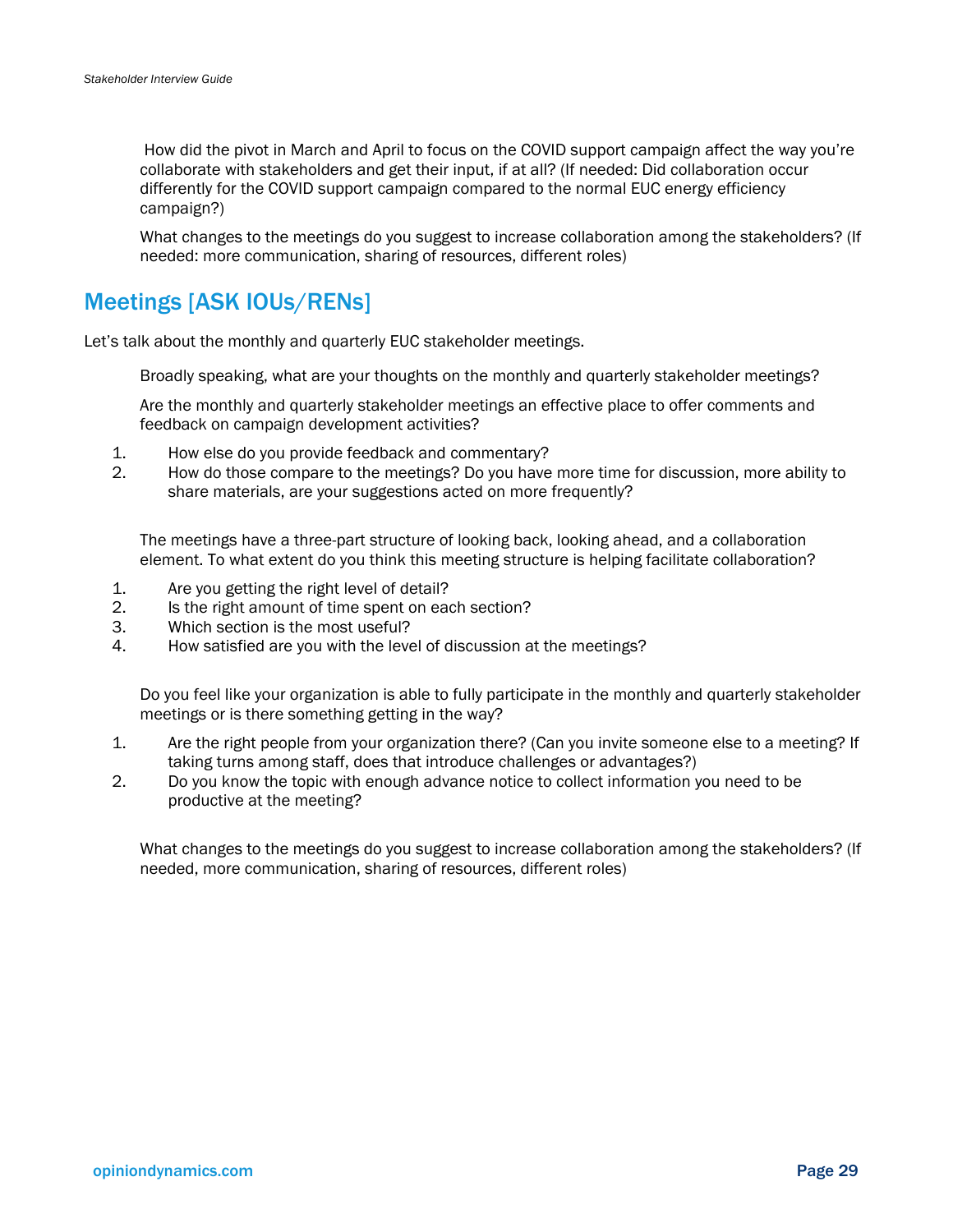# Stakeholder Roles [ASK ALL]

Now I have a few questions about roles.

What other groups or entities do you think should be involved in the EUC campaign that are not currently?

1. **If any What would they contribute?** 

Is there a group currently involved that you think doesn't need to be?

- 1. If yes, what group?
- 2. What would they contribute?

# Outcomes [ASK IOUs/RENs]

Are you satisfied with the amount of information you receive on campaign outcomes?

- 1. What else would you like to see?
- 2. What outcomes results would be most useful to you? Same information but more frequent, or different information?
- 3. If you had a need for more information, do you think you could get it?

# Closing [ASK ALL]

We are almost done, Just a couple more questions. What has been the biggest challenge for you as you collaborate with other stakeholders on Energy Upgrade California?

What has been one of the biggest successes so far coming out of the collaboration with other stakeholders on EUC? (Or what's been most beneficial working with them?)

Those were all the questions I had prepared. Is there anything else important for me to know about your experience collaborating with other stakeholders on Energy Upgrade California?